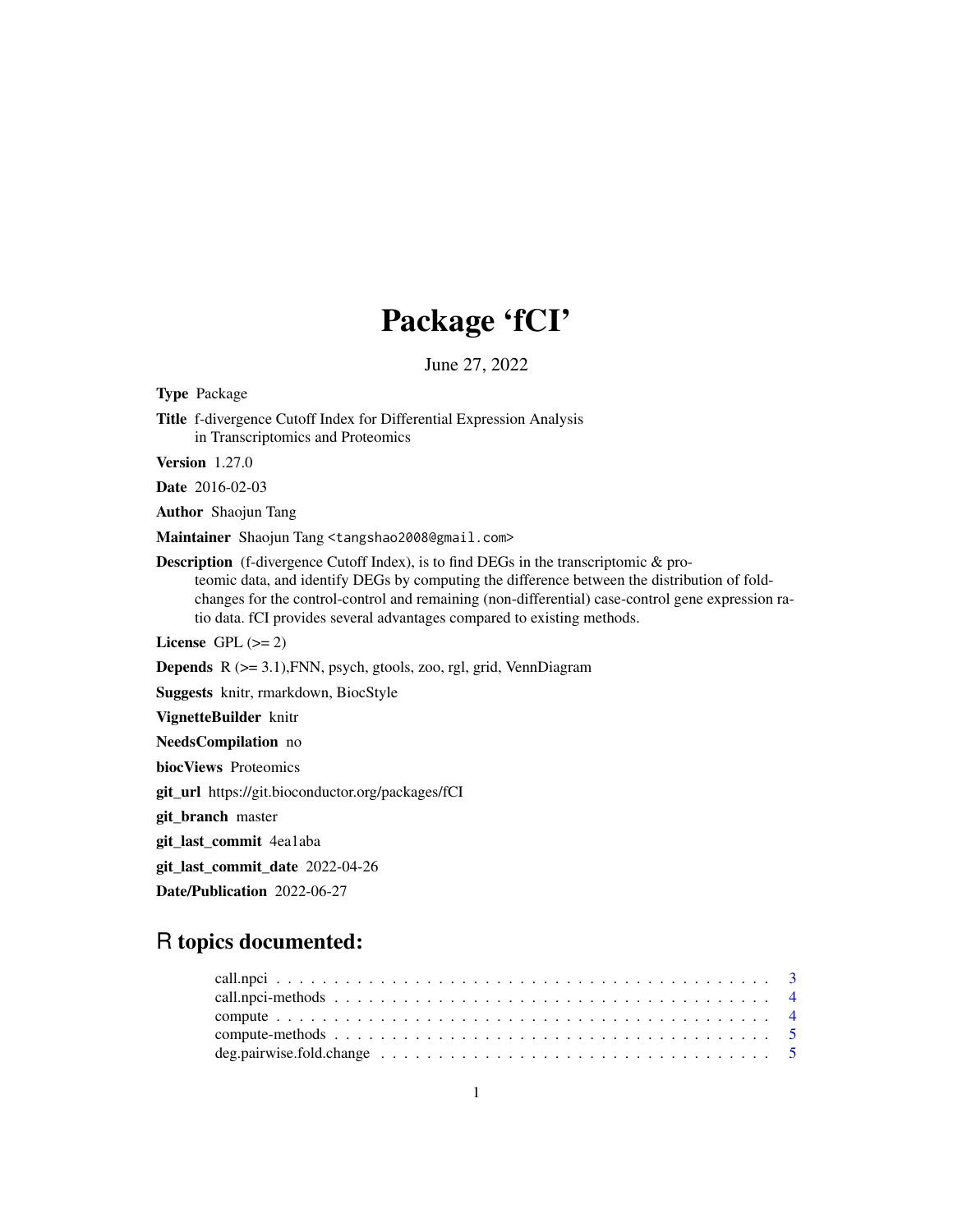| 6                                                                                                                       |
|-------------------------------------------------------------------------------------------------------------------------|
| 8                                                                                                                       |
| 9                                                                                                                       |
| 10                                                                                                                      |
| 11                                                                                                                      |
| 13                                                                                                                      |
| 13                                                                                                                      |
| 14                                                                                                                      |
| 15                                                                                                                      |
| 16                                                                                                                      |
| 16                                                                                                                      |
| 17                                                                                                                      |
| 18                                                                                                                      |
| 19                                                                                                                      |
| 21                                                                                                                      |
| 22                                                                                                                      |
| 23                                                                                                                      |
| 24                                                                                                                      |
| 24                                                                                                                      |
| 25                                                                                                                      |
| 26                                                                                                                      |
| 27                                                                                                                      |
| 27                                                                                                                      |
| 28                                                                                                                      |
| 29                                                                                                                      |
| 30                                                                                                                      |
| 31                                                                                                                      |
| 33                                                                                                                      |
| 34                                                                                                                      |
| 35                                                                                                                      |
| 37                                                                                                                      |
| 38                                                                                                                      |
| 38                                                                                                                      |
| 39                                                                                                                      |
| 40                                                                                                                      |
| 40                                                                                                                      |
|                                                                                                                         |
| 41                                                                                                                      |
| 42                                                                                                                      |
| 43                                                                                                                      |
| 44                                                                                                                      |
| 45                                                                                                                      |
| two.sample.permutation.test $\ldots \ldots \ldots \ldots \ldots \ldots \ldots \ldots \ldots \ldots \ldots \ldots$<br>46 |
| venndiagram<br>47                                                                                                       |
| 48                                                                                                                      |
|                                                                                                                         |

**Index a** set of the contract of the contract of the contract of the contract of the contract of the contract of the contract of the contract of the contract of the contract of the contract of the contract of the contrac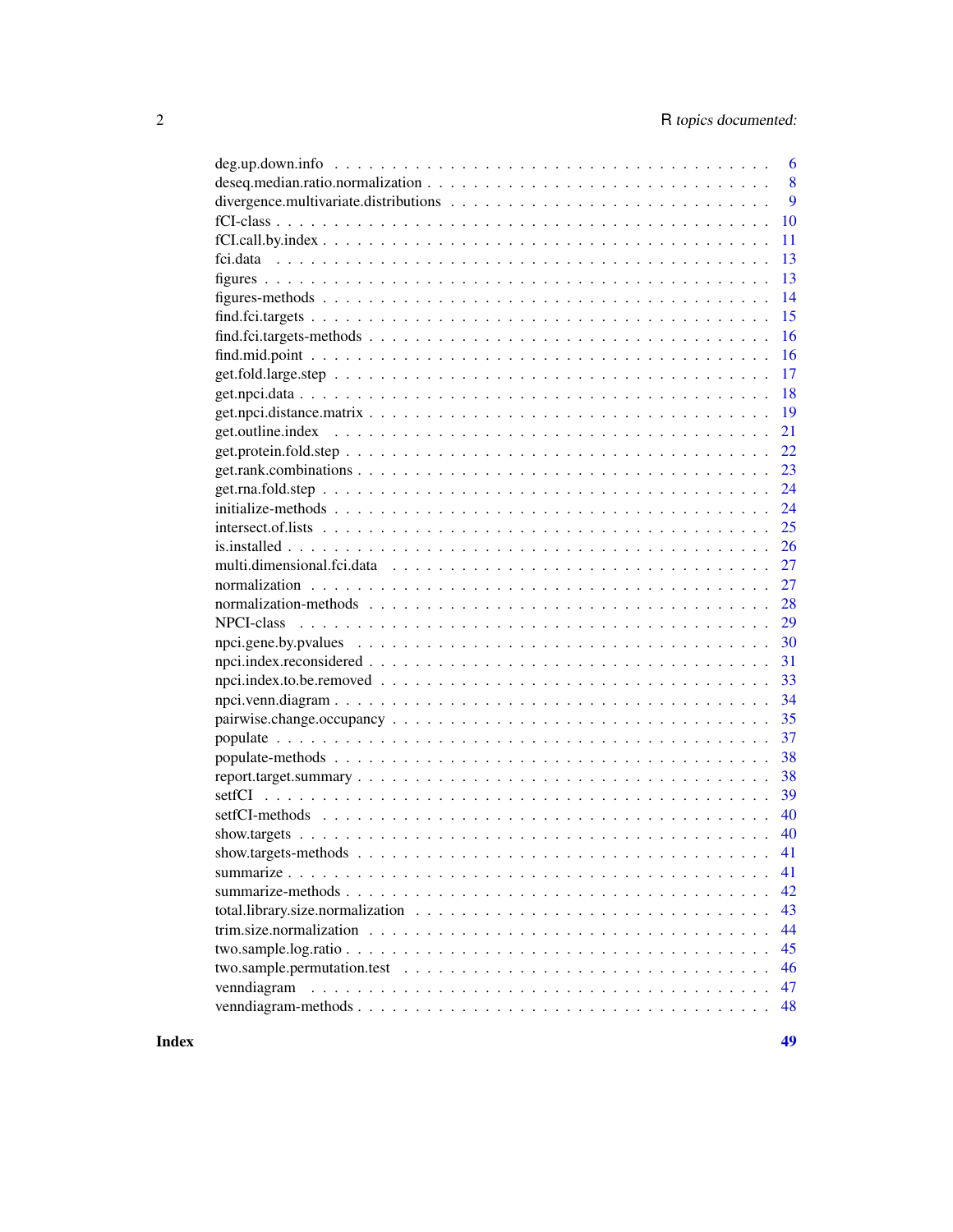<span id="page-2-0"></span>

### Description

the s4 class function

### Usage

call.npci(.Object)

### Arguments

. Object the fCI object

### Details

The S4 method will compute DEGs and save the results to the original s4 object .Object

#### Value

| ΝA | No values will be returned |  |
|----|----------------------------|--|
|    |                            |  |

### Note

TBD

### Author(s)

Shaojun Tang

### References

http://software.steenlab.org/fCI/

#### See Also

TBD

### Examples

print("See README")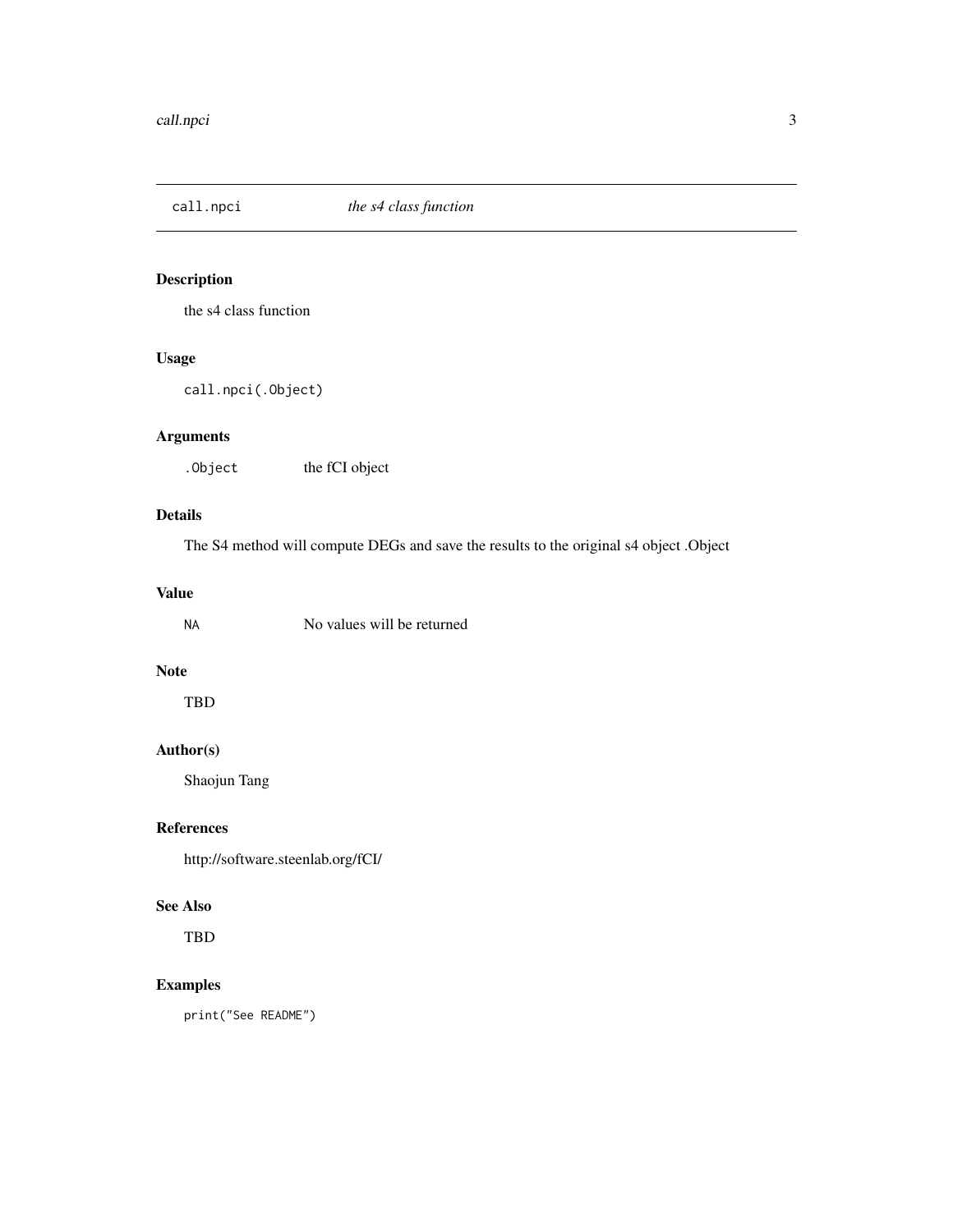<span id="page-3-0"></span>call.npci-methods *~~ Methods for Function* call.npci *~~*

### Description

~~ Methods for function call.npci ~~

### Methods:

signature(.Object = "NPCI")

compute *the generic function 'compute' for s4 class*

### Description

the generic function 'compute' for s4 class

#### Usage

compute(.Object)

### Arguments

.Object

#### Details

TBD

### Value

No values will be returned

#### Note

TBD

### Author(s)

Shaojun Tang

#### References

http://software.steenlab.org/fCI/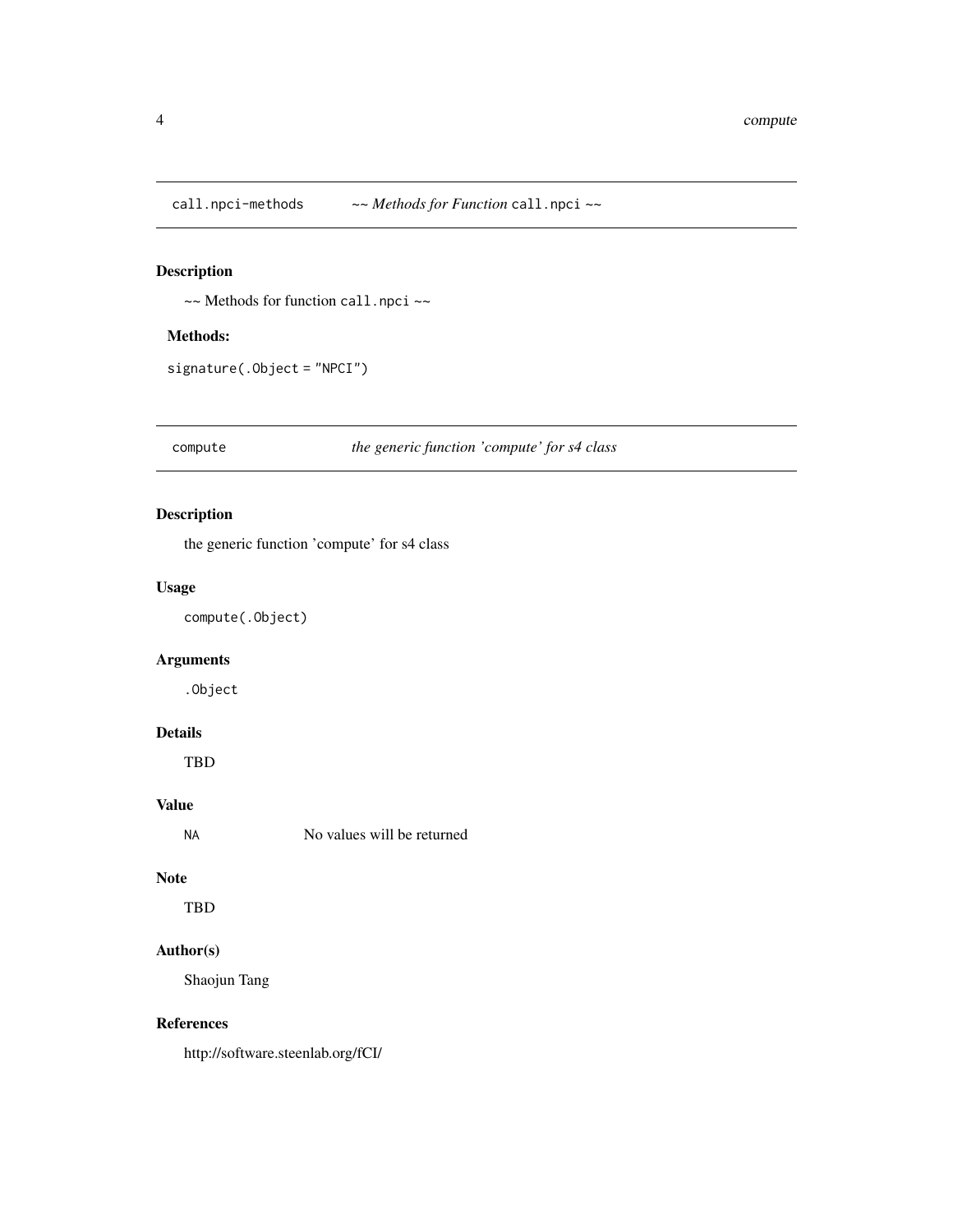### <span id="page-4-0"></span>compute-methods 5

### See Also

TBD

### Examples

print("See README")

compute-methods *~~ Methods for Function* compute *~~*

### Description

~~ Methods for function compute ~~

### Methods:

signature(.Object = "NPCI")

deg.pairwise.fold.change

*find targets that have a consistent fold change in the same direction (either up- or down-regulation)*

#### Description

find targets that have a consistent fold change in the same direction

#### Usage

```
deg.pairwise.fold.change(pairwise.wt.up.down.fold, pairwise.df.up.down.fold,
 d = 1, min. fold = 1.2)
```
### Arguments

| pairwise.wt.up.down.fold |                                                                                                              |
|--------------------------|--------------------------------------------------------------------------------------------------------------|
|                          | a list of numeric values representing the fold changes between control replicates                            |
|                          | for every gene                                                                                               |
| pairwise.df.up.down.fold |                                                                                                              |
|                          | a list of numeric values representing the fold changes between case and control<br>replicates for every gene |
| d                        | the dimensionality of the database, if the dataset is from proteogenomics, then<br>$d=2$                     |
| min.fold                 | minimum fold change to declare a gene to be dysregulated, by default, min.fold=2                             |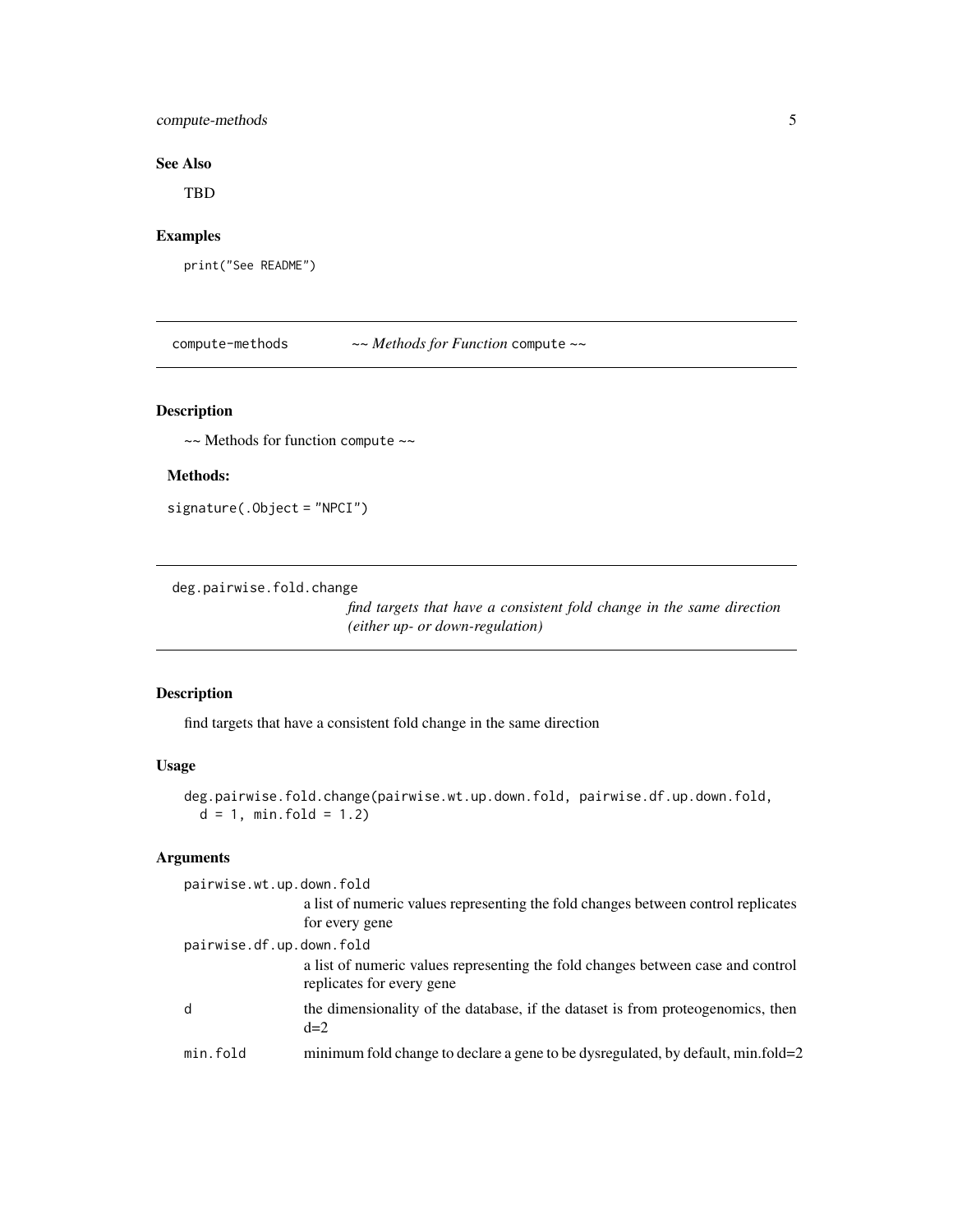### <span id="page-5-0"></span>Details

TBD

#### Value

expression ratio

a dataframe of fCI gene expression ratios (folds) with none zero values defined by given control-control index (i.e. 1 & 2) and control-case index (i.e. 3&4)

### Note

TBD

#### Author(s)

Shaojun Tang

#### References

http://software.steenlab.org/fCI/

#### See Also

TBD

#### Examples

```
wt.fold.changes=list(c(1.2,1.3,1.5,1.6))
df.fold.changes=list(c(1.1,1.3,1.4,1.6))
deg.pairwise.fold.change(wt.fold.changes,df.fold.changes)
```
deg.up.down.info *find targets and their detailed expression changes*

### Description

given expression matrix, find targets and their detailed expression changes

### Usage

```
deg.up.down.info(wt.index.in.list, df.index.in.list, npci,
use.normalization = FALSE, target.ratio = 0.5)
```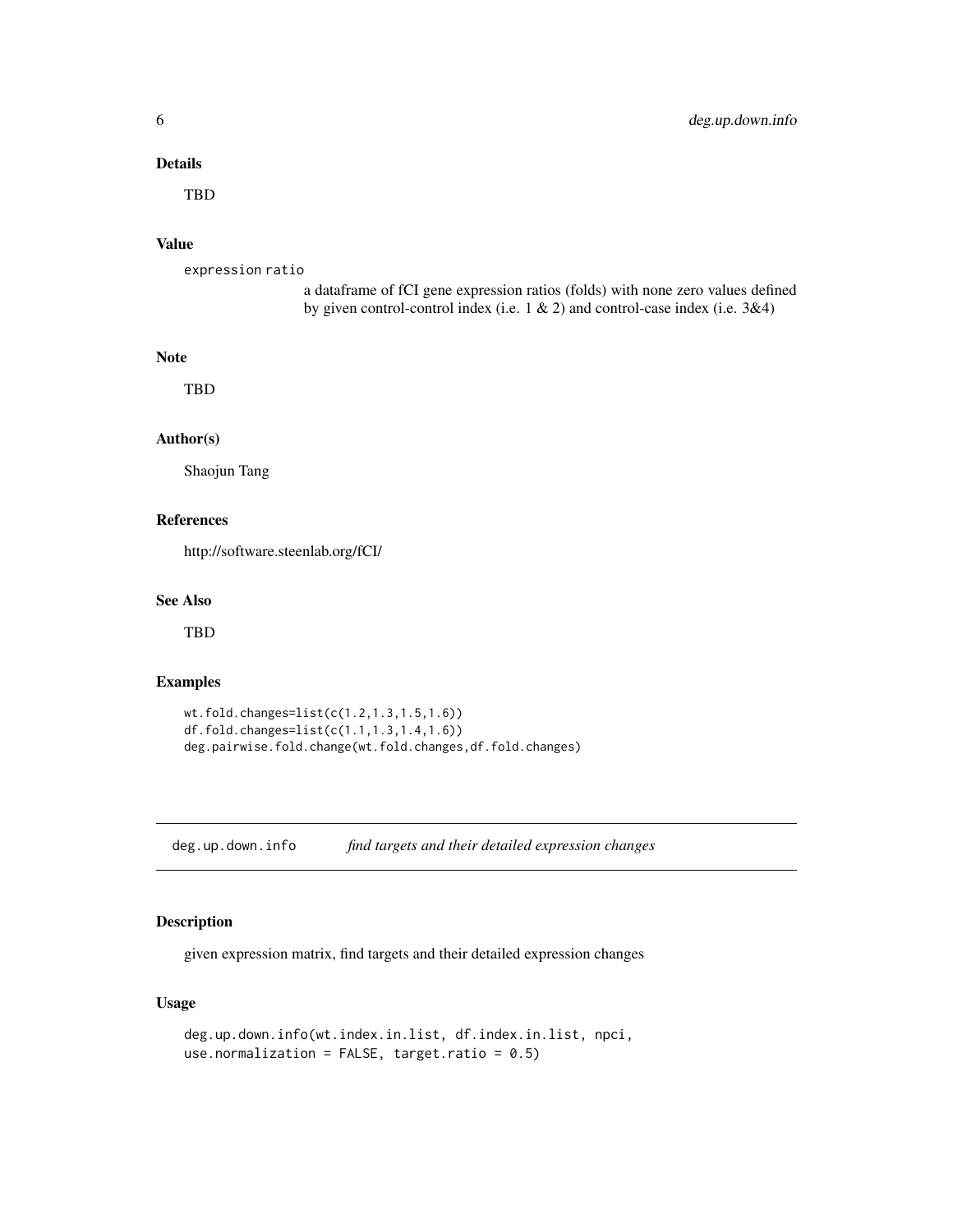### deg.up.down.info 7

### Arguments

| wt.index.in.list  |                                                                                        |
|-------------------|----------------------------------------------------------------------------------------|
|                   | a list of numeric values representing the column indexes for control samples           |
| df.index.in.list  |                                                                                        |
|                   | a list of numeric values representing the column indexes for experimental sam-<br>ples |
| npci              | the object npci                                                                        |
| use.normalization |                                                                                        |
|                   | a boolean value indicating if the normalization will be applied or not                 |
| target.ratio      | a numeric value indicating the expected fold changes, i.e, 1.5                         |

### Details

TBD

### Value

expression ratio

a dataframe of fCI gene expression ratios (folds) defined by control-control index and control-case index

### Note

TBD

### Author(s)

Shaojun Tang

#### References

http://software.steenlab.org/fCI/

#### See Also

TBD

### Examples

print("TBC")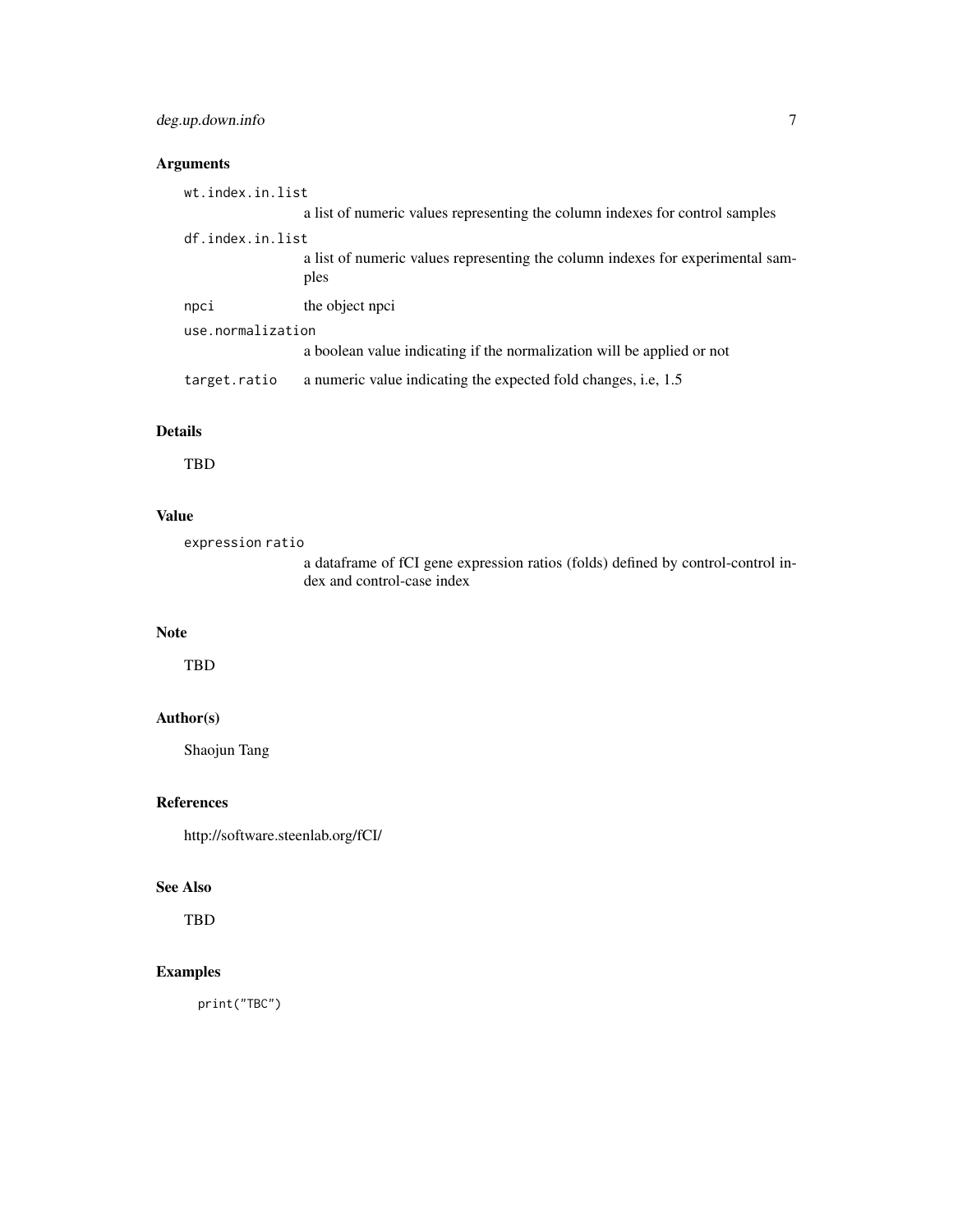<span id="page-7-0"></span>deseq.median.ratio.normalization

*data matrix normalization method*

### Description

normalize expression matrix by first replicate's median gene expression values

#### Usage

```
deseq.median.ratio.normalization(npci.data)
```
### Arguments

| npci.data | a data frame containing non-zero numeric values (the data frame must contain |
|-----------|------------------------------------------------------------------------------|
|           | more than one row and one column)                                            |

### Details

TBD

#### Value

data.frame a new dataframe with each column having the same median value

#### Note

TBD

### Author(s)

Shaojun Tang

#### References

http://software.steenlab.org/fCI/

#### See Also

TBD

### Examples

```
udata=data.frame(matrix(sample(3:100, 6*4), 6,4))
normalized.udata=deseq.median.ratio.normalization(udata)
```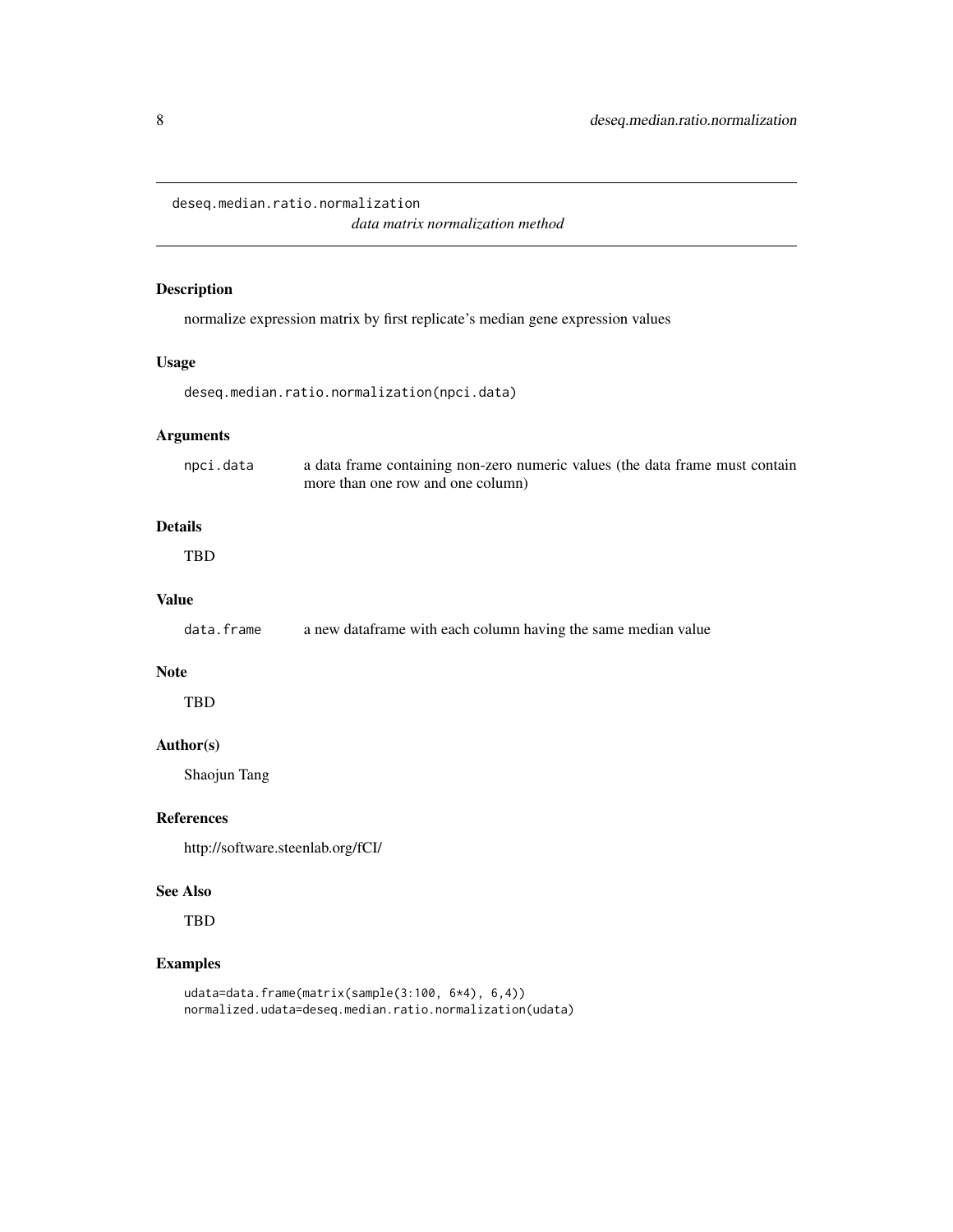<span id="page-8-0"></span>divergence.multivariate.distributions

*estimate fCI divergence for given samples of aritrary dimensions*

### Description

estimate fCI divergence for given samples of aritrary dimensions

### Usage

```
divergence.multivariate.distributions(null.data, diff.data, choice = 2)
```
### Arguments

| null.data | the empirical null dataset (a dataframe of none-zero ratio values)          |
|-----------|-----------------------------------------------------------------------------|
| diff.data | the case-control dataset (a dataframe of none-zero ratio values)            |
| choice    | choice=1 => cross entropy choice=2 => Helligan distance choice=3 => KL dis- |
|           | tance                                                                       |

### Details

TBD

### Value

| divergences | The estimated divergence given control-control and case-control expression ra- |
|-------------|--------------------------------------------------------------------------------|
|             | tios                                                                           |

#### Note

TBD

### Author(s)

Shaojun Tang

### References

http://software.steenlab.org/fCI/

### See Also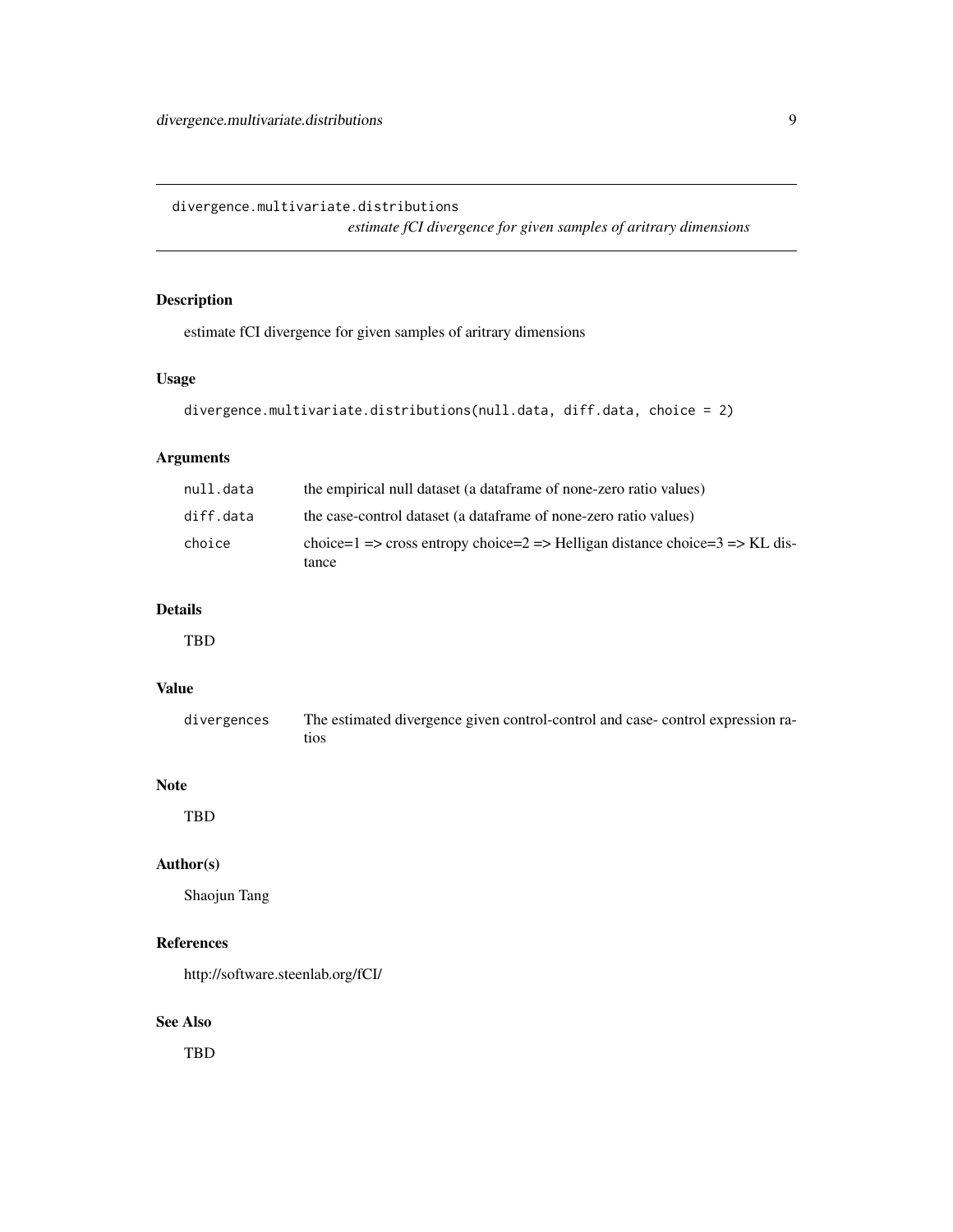#### Examples

```
null.data=data.frame(matrix(sample(seq(from=0.1,to=10, by=0.01), 100), 100,1))
diff.data=data.frame(matrix(sample(seq(from=0.1,to=10, by=0.01), 100), 100,1))
divergence.multivariate.distributions(null.data, diff.data, choice = 2)
```
fCI-class *Class* "fCI"

#### **Description**

The main Class that defines the slots values

#### Objects from the Class

Objects can be created by calls of the form new ( $"fCI", \ldots$ ).

#### **Slots**

sample.data.file: Object of class "character" ~~ distance.matrix: Object of class "matrix" ~~ sample.data.normalized: Object of class "data.frame" ~~ attr. info: Object of class "data.frame" ~~ null.data.start: Object of class "matrix" ~~ diff.data.start: Object of class "matrix" ~~ expr.by.fold: Object of class "matrix" ~~ fold.cutoff.list: Object of class "list" ~~ rank.index.to.be.removed: Object of class "list" ~~ diff.gene.ids: Object of class "list" ~~ wt.index: Object of class "numeric" ~~ df.index: Object of class "numeric" ~~ ctr.indexes: Object of class "numeric" ~~ trt.indexes: Object of class "numeric" ~~ method.option: Object of class "numeric" ~~ use.ratio: Object of class "logical" ~~ percent.genes.to.scan: Object of class "numeric" ~~ num.genes.to.skip.each: Object of class "numeric" ~~ use.fold.change: Object of class "logical" ~~ wt.comb: Object of class "list" ~~ df.comb: Object of class "list" ~~ diff.ids: Object of class "list" ~~

<span id="page-9-0"></span>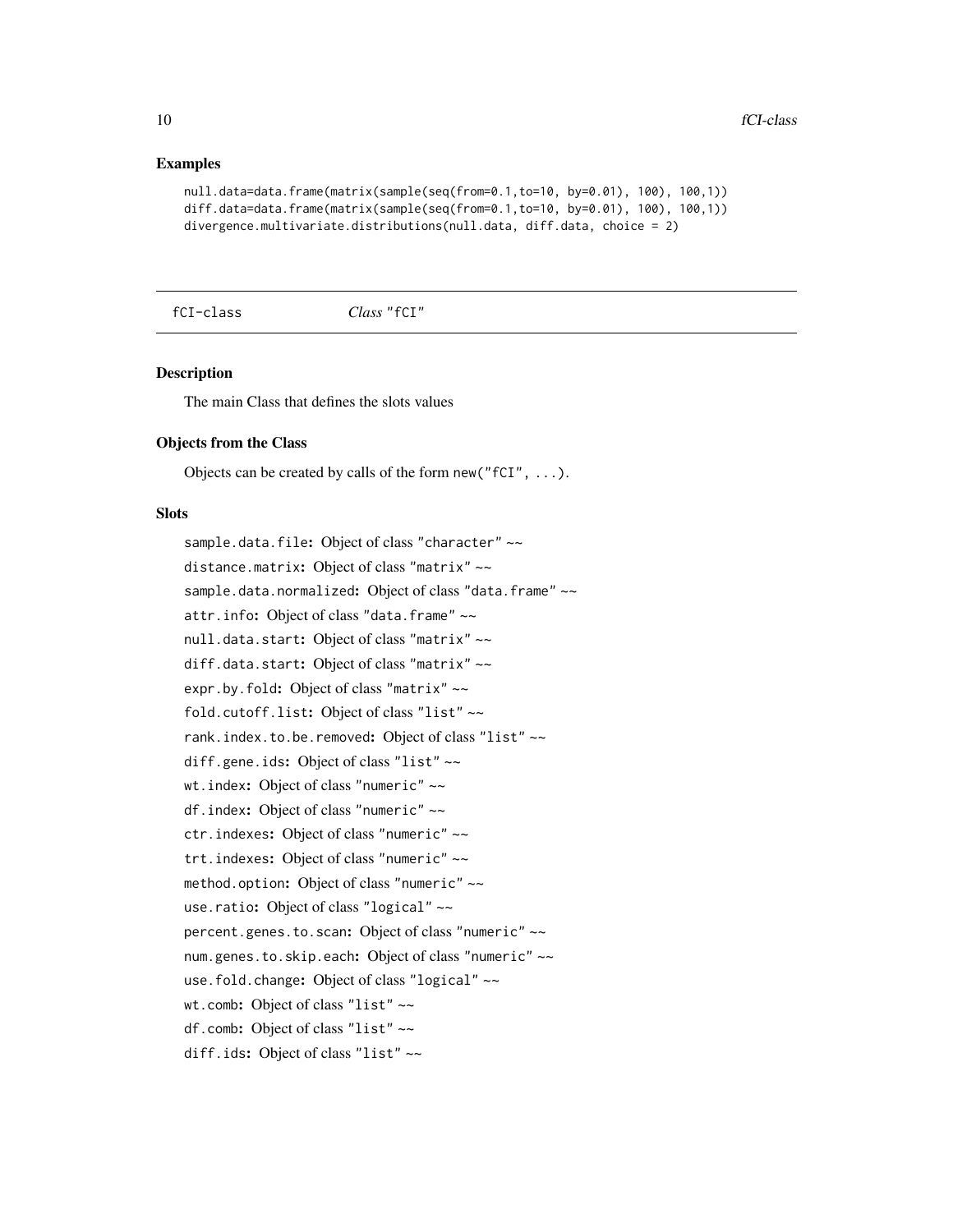<span id="page-10-0"></span>result: Object of class "numeric" ~~ indexes.reconsidered: Object of class "numeric" ~~ center.by.gaussian.kernel: Object of class "logical" ~~ symmetric.fold: Object of class "logical" ~~ pairwise.diff.gene.ids: Object of class "list" ~~

#### Methods

No methods defined with class "fCI" in the signature.

#### Note

TBD

#### Author(s)

Shaojun Tang

### References

http://software.steenlab.org/fCI/

### See Also

TBD

### Examples

```
showClass("fCI")
```
fCI.call.by.index *top level function call to find targets based on expression data and control & case indexes*

### Description

top level function call to find targets based on expression data and control & case indexes

### Usage

fCI.call.by.index(wt.indexes, df.indexes, data.file, use.normalization = FALSE, npci=NULL, short.report=TRUE)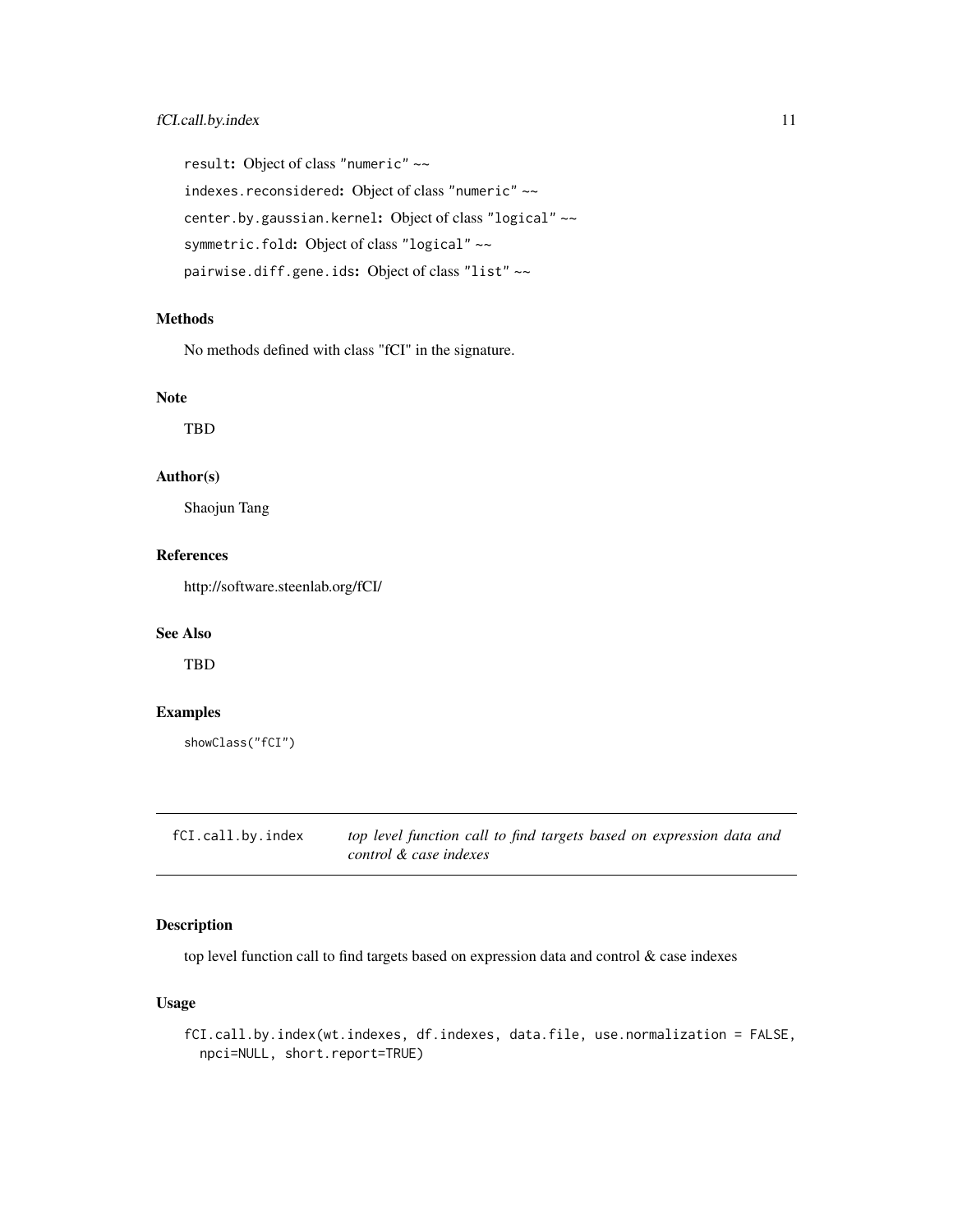### Arguments

| wt.indexes        | The wild type sample column indexes in the matrix, i.e. 1,2     |
|-------------------|-----------------------------------------------------------------|
| df.indexes        | The diseases type sample column indexes in the matrix, i.e. 3,4 |
| data.file         | The expression matrix                                           |
| use.normalization |                                                                 |
|                   | boolean value whether you want the data to be normalized or not |
| npci              | the fCI object                                                  |
| short.report      | whether you want to have a report summary                       |

#### Details

TBD

#### Value

| rtable | A data frame of the detected targets |  |
|--------|--------------------------------------|--|
|--------|--------------------------------------|--|

### Note

TBD

### Author(s)

Shaojun Tang

#### References

http://software.steenlab.org/fCI/

#### See Also

TBD

### Examples

```
wt.indexes=1:2
df.indexes=3:4
data.file=data.frame(matrix(sample(3:100, 100*4, replace=TRUE), 100,4))
use.normalization=FALSE
npci=NULL
short.report=TRUE
fCI.call.by.index(wt.indexes, df.indexes, data.file, use.normalization,
 npci, short.report)
```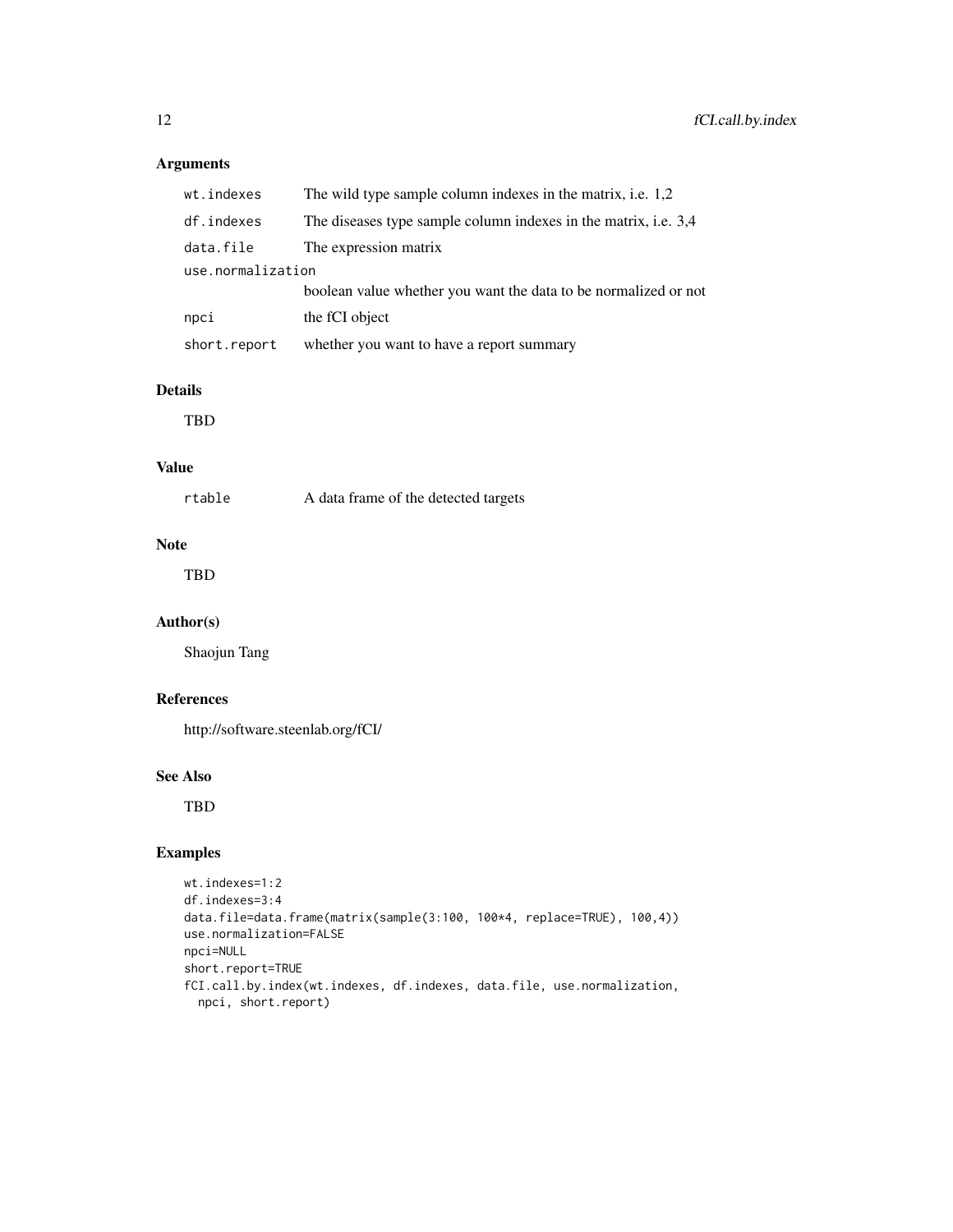<span id="page-12-0"></span>

### Description

This data set gives the gene expression values for multiple control and case samples.

### Usage

fci.data

### Format

a matrix containing 1043 genes and 4 samples.

### Value

dataframe A data frame of expression values

#### Source

software.steen.org

#### References

http://software.steenlab.org/fCI/

figures *generic function to draw figures of the current analysis*

### Description

generic function to draw figures of the current analysis

#### Usage

figures(.Object)

### Arguments

.Object

#### Details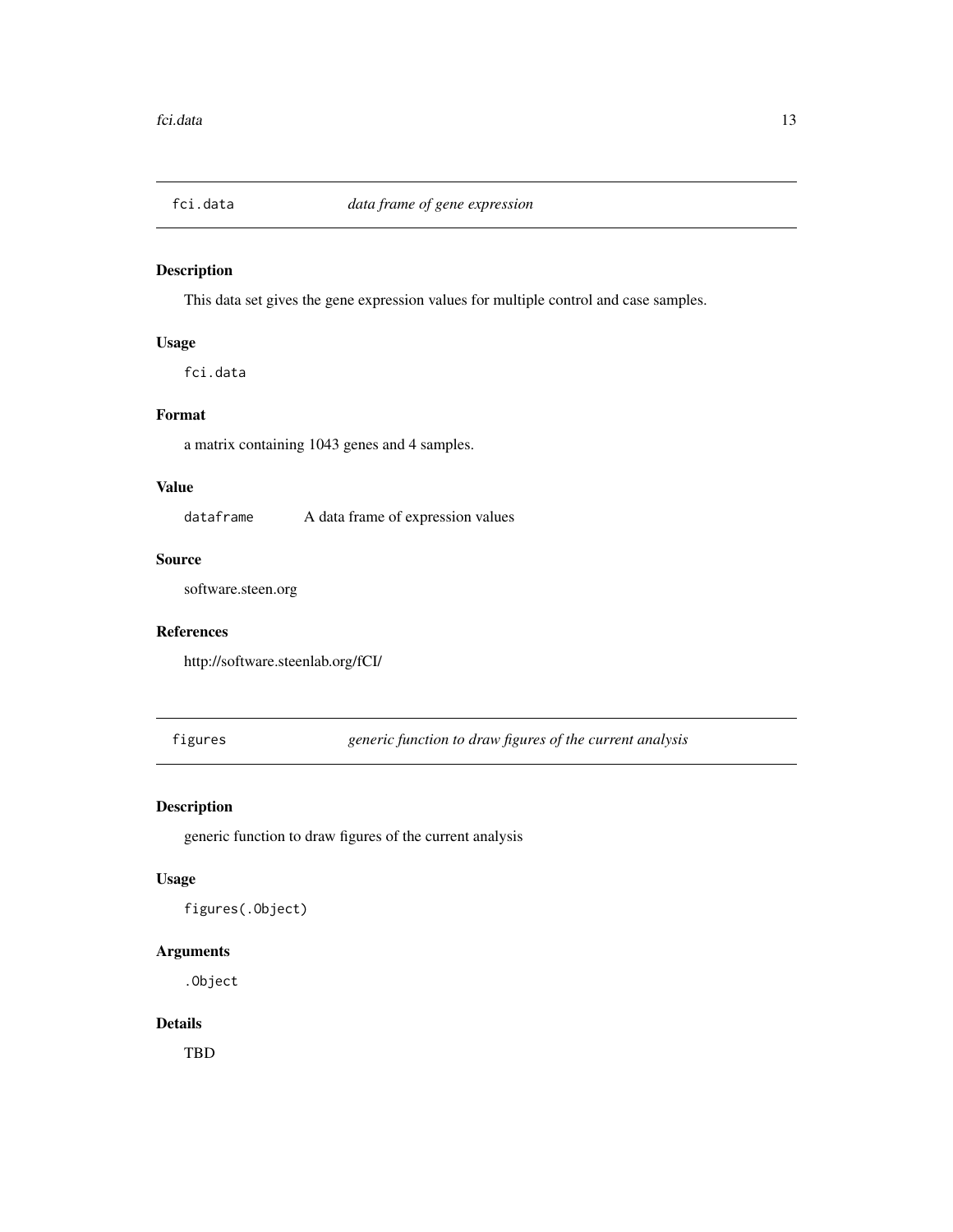### <span id="page-13-0"></span>Value

| <b>NA</b> | No values will be returned |
|-----------|----------------------------|
|-----------|----------------------------|

#### Note

TBD

### Author(s)

Shaojun Tang

#### References

http://software.steenlab.org/fCI/

### See Also

TBD

### Examples

print("See README")

figures-methods *generate figures for empirical null and case-control distributions*

### Description

~~ Methods for function figures ~~

### Methods:

signature(.Object = "NPCI")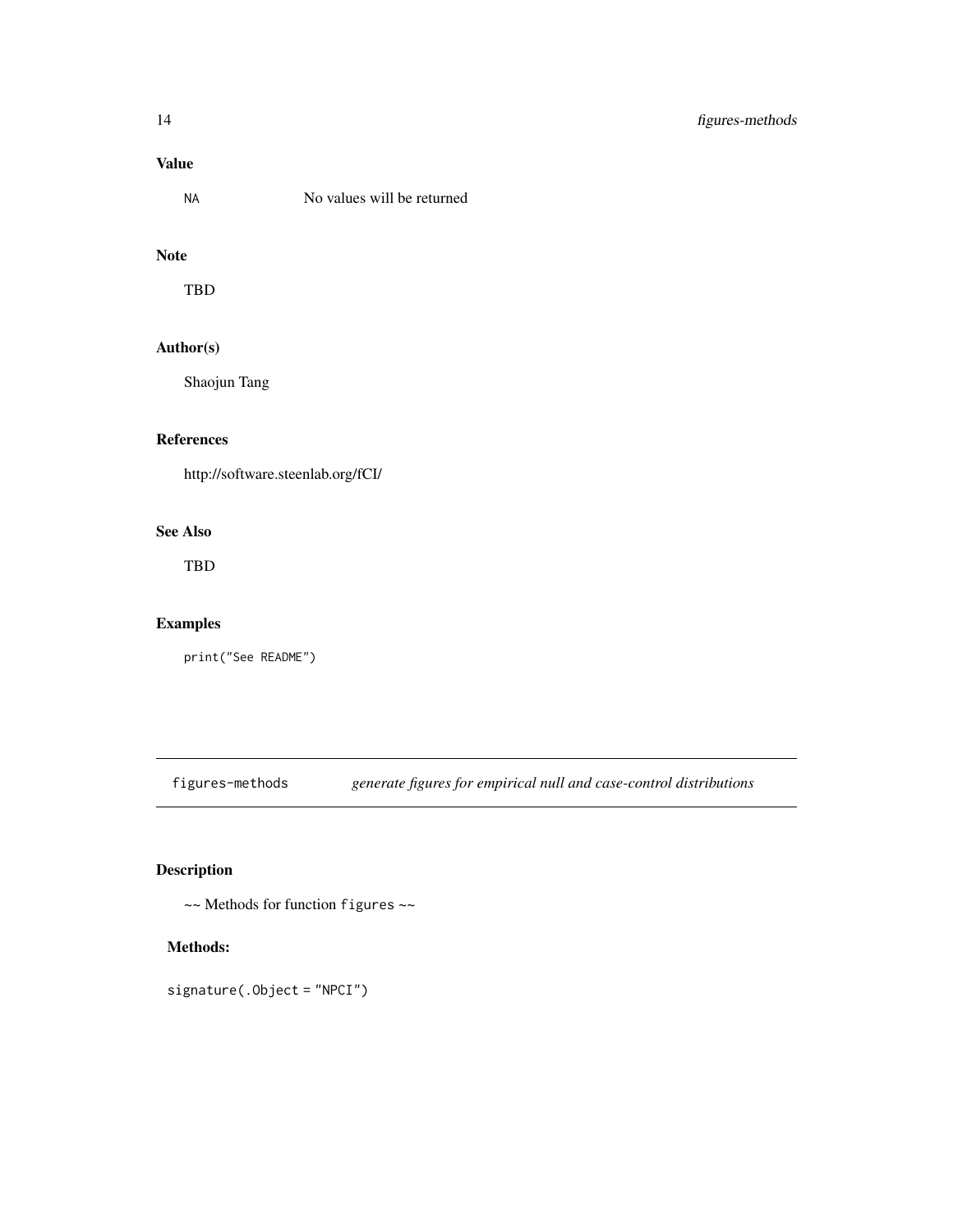<span id="page-14-0"></span>find.fci.targets *identify differentially expressed genes*

### Description

identify differentially expressed genes

#### Usage

find.fci.targets(.Object, wt.indexes, df.indexes, data.file, use.normalization)

### Arguments

| .Object           | the fCI object                                                  |
|-------------------|-----------------------------------------------------------------|
| wt.indexes        | The wild type sample column indexes in the matrix, i.e. 1,2     |
| df.indexes        | The diseases type sample column indexes in the matrix, i.e. 3,4 |
| data.file         | The expression matrix                                           |
| use.normalization |                                                                 |
|                   | boolean value whether you want the data to be normalized or not |

### Details

TBD

### Value

No values will be returned

#### Note

TBD

### Author(s)

Shaojun Tang

#### References

http://software.steenlab.org/fCI/

### See Also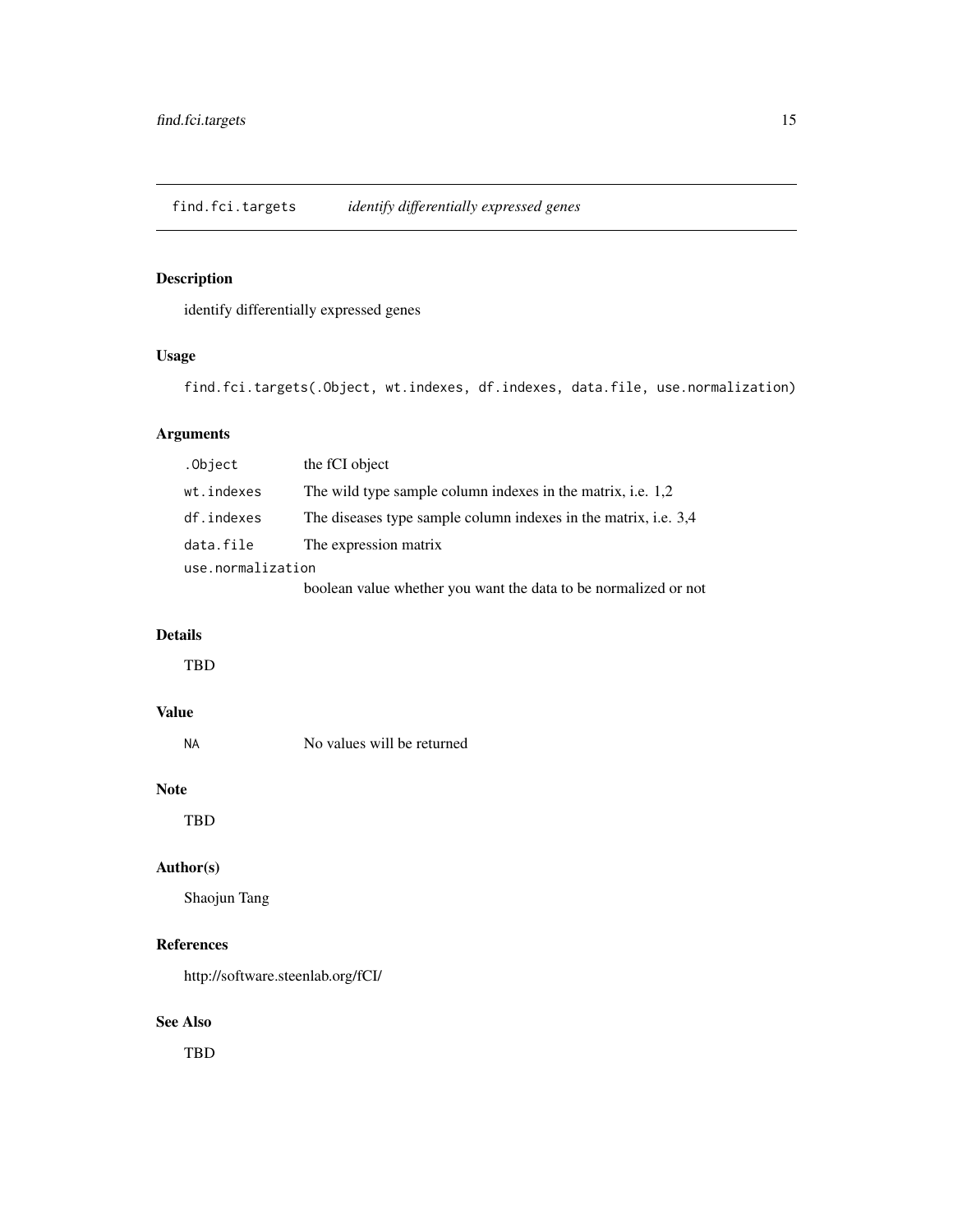### <span id="page-15-0"></span>Examples

```
fci=new("NPCI")
fci.data=data.frame(matrix(sample(3:100, 1043*6, replace=TRUE), 1043,6))
targets=find.fci.targets(fci, c(1,2,3), c(4,5,6), fci.data)
head(show.targets(targets))
```
find.fci.targets-methods

*~~ Methods for Function* find.fci.targets *~~*

### Description

~~ Methods for function find.fci ~~

#### Methods:

signature(.Object = "NPCI") the built-in method to compute fCI DEGs.

find.mid.point *find the middle value of the density distribution*

#### Description

find the middle value of the density distribution

### Usage

```
find.mid.point(Y)
```
#### Arguments

Y

#### Details

TBD

### Value

position The value the separates density into two halves

### Note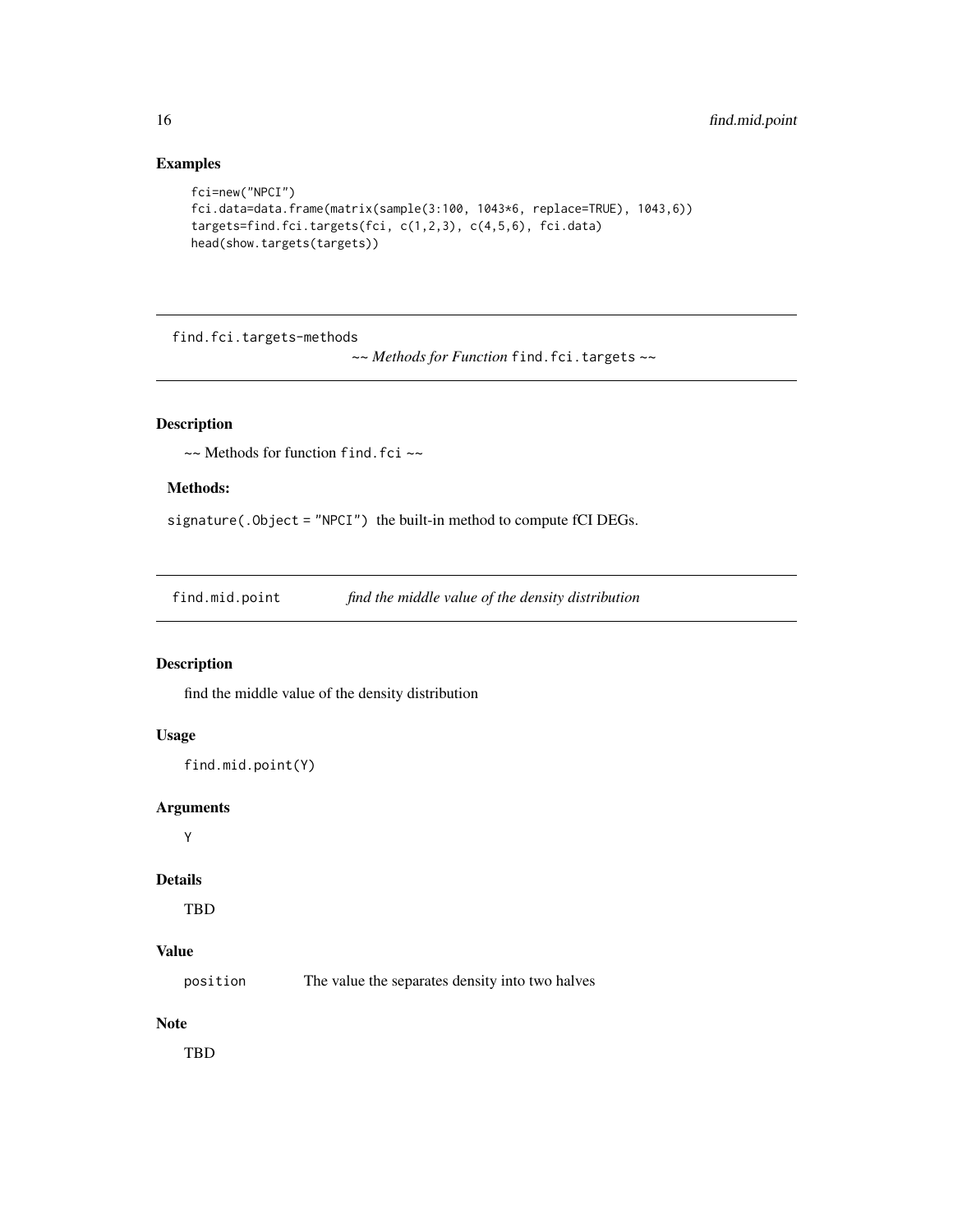### <span id="page-16-0"></span>get.fold.large.step 17

### Author(s)

Shaojun Tang

#### References

http://software.steenlab.org/fCI/

### See Also

TBD

### Examples

```
Y=density(sample(1:100, 50), bw=0.5)
find.mid.point(Y)
```
get.fold.large.step *generate fold change cutoff values for fCI divergence computation*

### Description

generate fold change cutoff with a large step of 0.5 fold

#### Usage

get.fold.large.step()

### Details

TBD

### Value

fold\_values A vector of predefined fold changes for fCI computation

#### Note

TBD

### Author(s)

Shaojun Tang

### References

http://software.steenlab.org/fCI/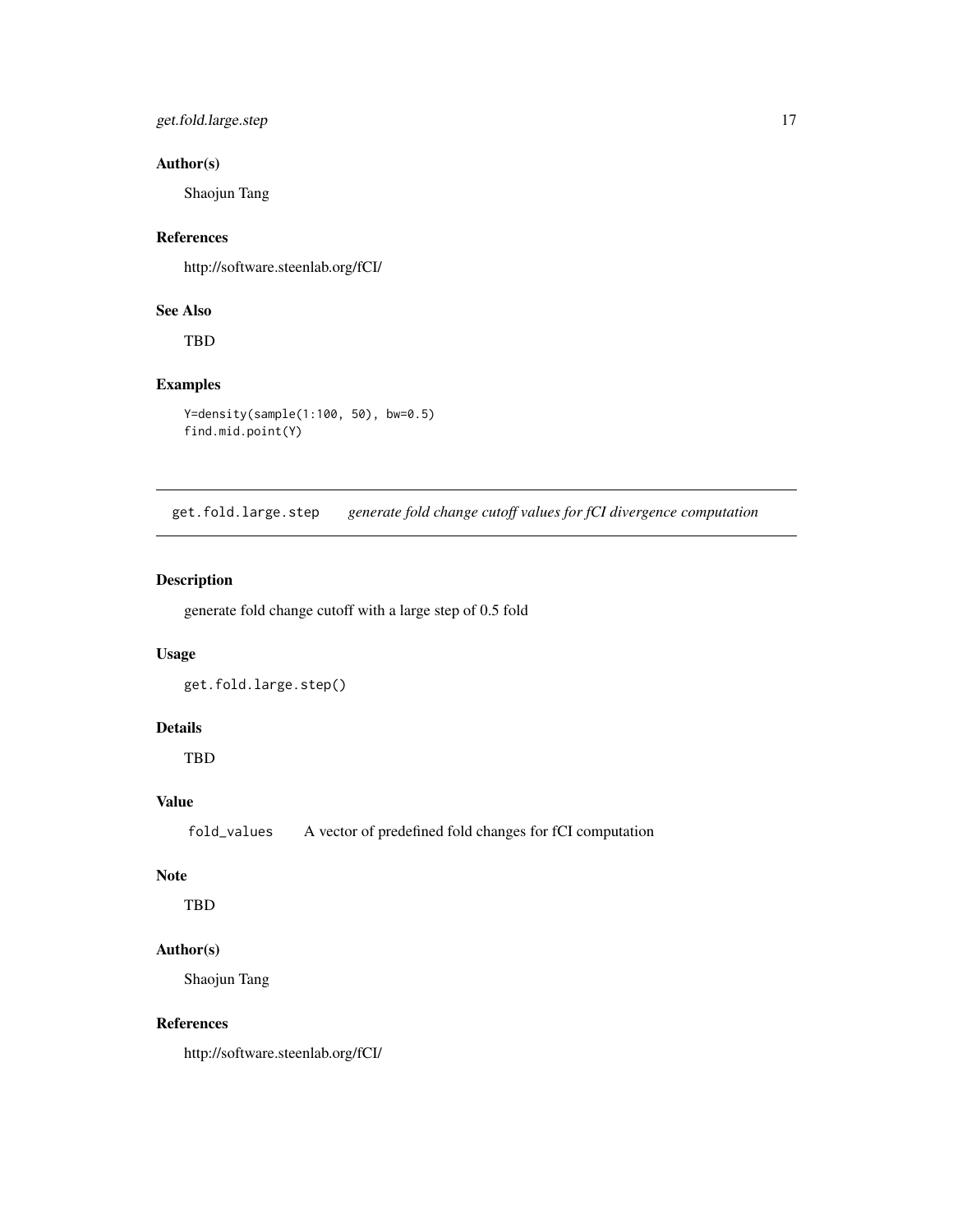### See Also

TBD

### Examples

get.fold.large.step()

get.npci.data *return a fCI object given the gene expression data*

### Description

return a fCI object given the gene expression data

#### Usage

get.npci.data(sample.data.normalized, wt.index, df.index)

#### Arguments

sample.data.normalized

wt.index

df.index

#### Details

TBD

### Value

expression ratio

a dataframe of fCI gene expression ratios (folds) defined by control-control index and control-case index

#### Note

TBD

### Author(s)

Shaojun Tang

#### References

http://software.steenlab.org/fCI/

<span id="page-17-0"></span>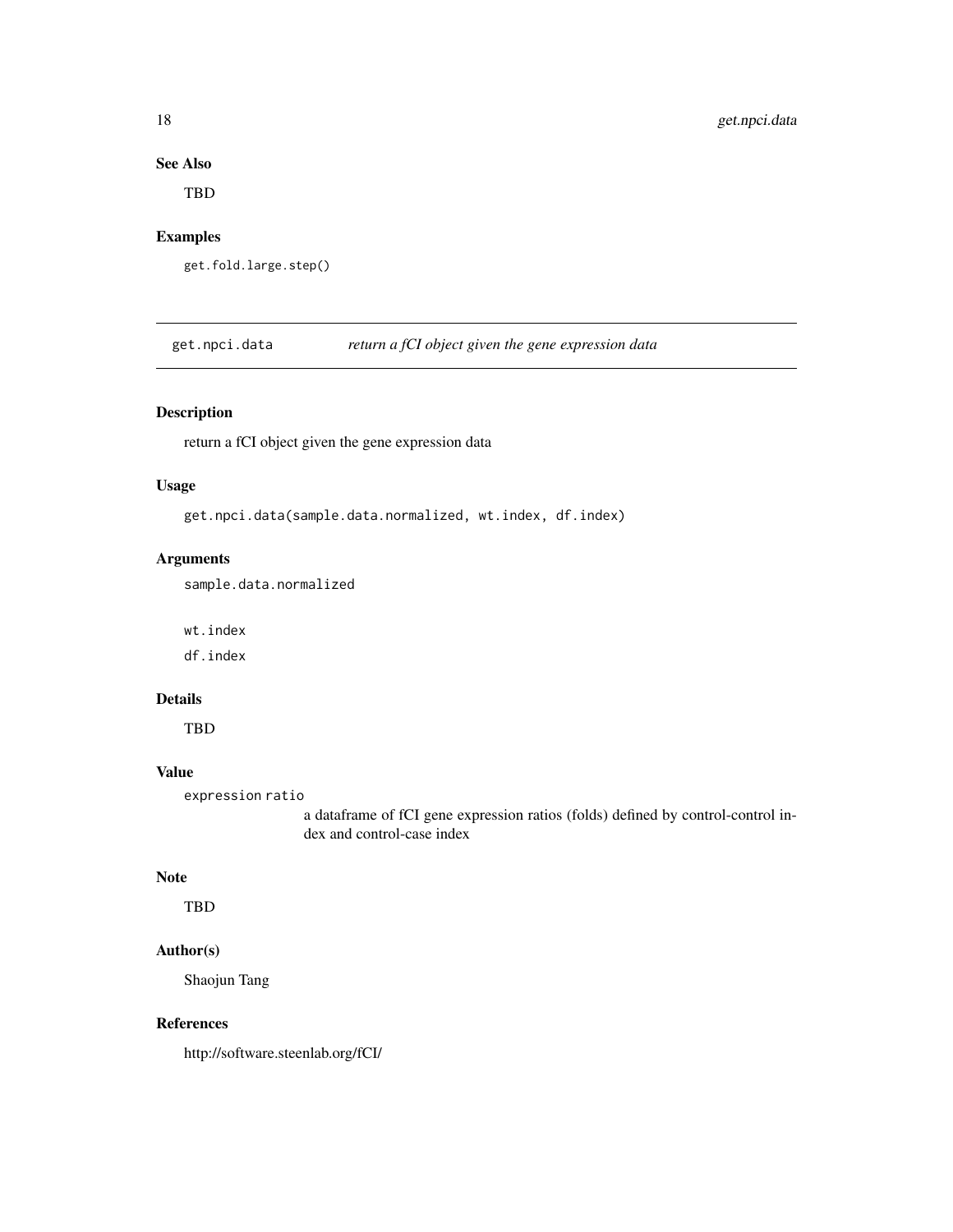### <span id="page-18-0"></span>get.npci.distance.matrix 19

#### See Also

TBD

### Examples

```
sample.data.normalized=data.frame(matrix(sample(3:100, 100*4, replace=TRUE),
  100,4))
wt.index=c(1,2)
df.index=c(1,3)
get.npci.data(sample.data.normalized, wt.index, df.index)
```
get.npci.distance.matrix

*generate the divergence estimation based of fold change cutoff values*

### Description

generate the divergence estimation based of fold change cutoff values

#### Usage

get.npci.distance.matrix(npci.data, null.data.start, diff.data.start, choice = 2, rank.index.to.be.re

### Arguments

npci.data null.data.start diff.data.start choice rank.index.to.be.removed expr.by.fold ctr.indexes trt.indexes use.intersect symmetric.fold fold.cutoff.list

#### Details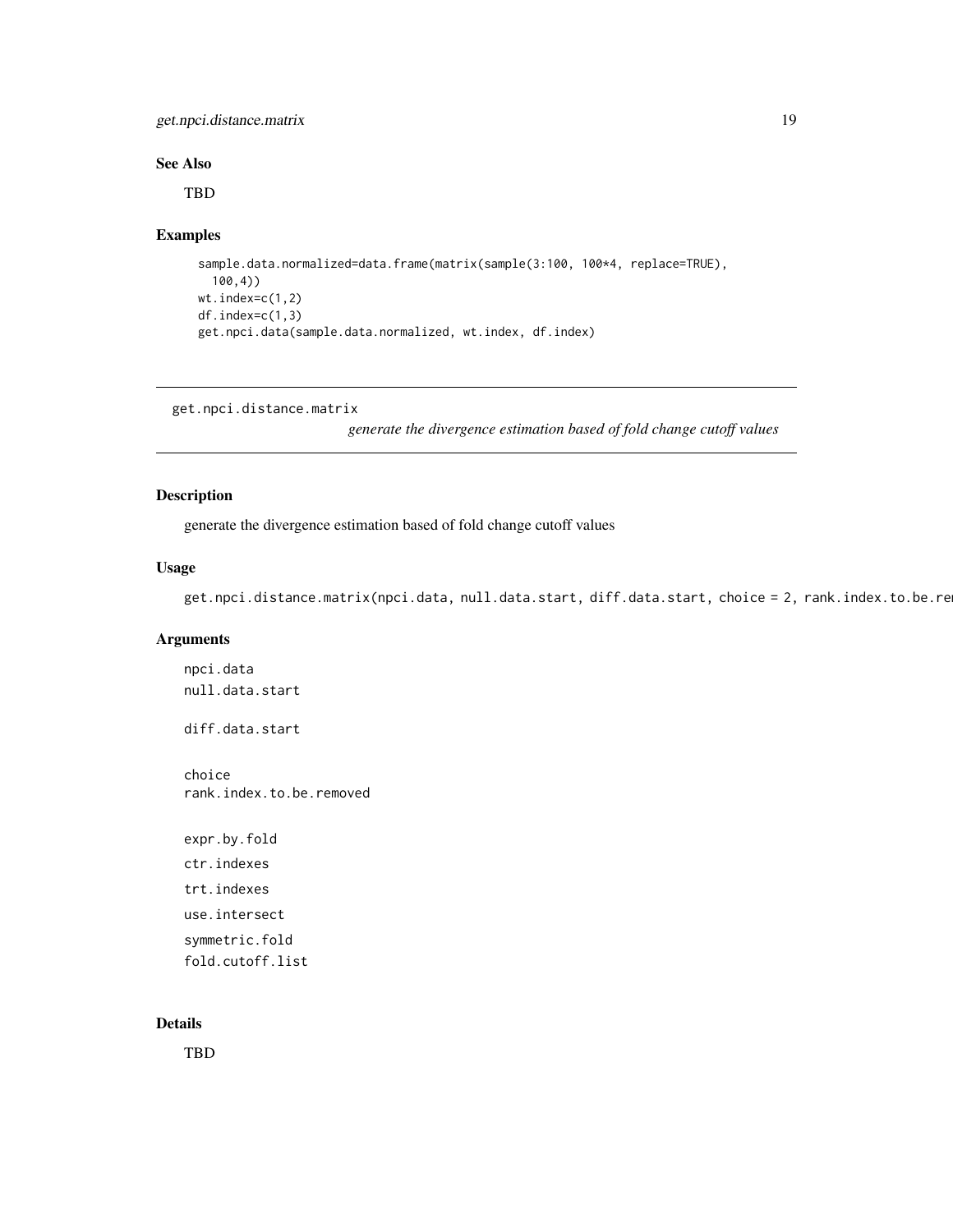### Value

divergence A matrix of computed divergences

### Note

TBD

### Author(s)

Shaojun Tang

### References

http://software.steenlab.org/fCI/

### See Also

TBD

### Examples

```
data.file=data.frame(matrix(sample(3:100, 100*4, replace=TRUE), 100,4))
wt.index=c(1,2)
df.index=c(1,3)
npci=new("NPCI")
npci@wt.index=wt.index
npci@df.index=df.index
npci@sample.data.normalized=data.file
npci=initialize(npci)
npci=normalization(npci)
npci=populate(npci)
null.data.start=npci@null.data.start
diff.data.start=npci@diff.data.start
choice=2
rank.index.to.be.removed=npci@rank.index.to.be.removed
expr.by.fold=npci@expr.by.fold
ctr.indexes=npci@wt.index
trt.indexes=npci@df.index
use.intersect=FALSE
symmetric.fold=TRUE
fold.cutoff.list=npci@fold.cutoff.list
get.npci.distance.matrix(npci.data, null.data.start, diff.data.start,
```
choice = 2, rank.index.to.be.removed, expr.by.fold, ctr.indexes, trt.indexes, use.intersect, symmetric.fold, fold.cutoff.list)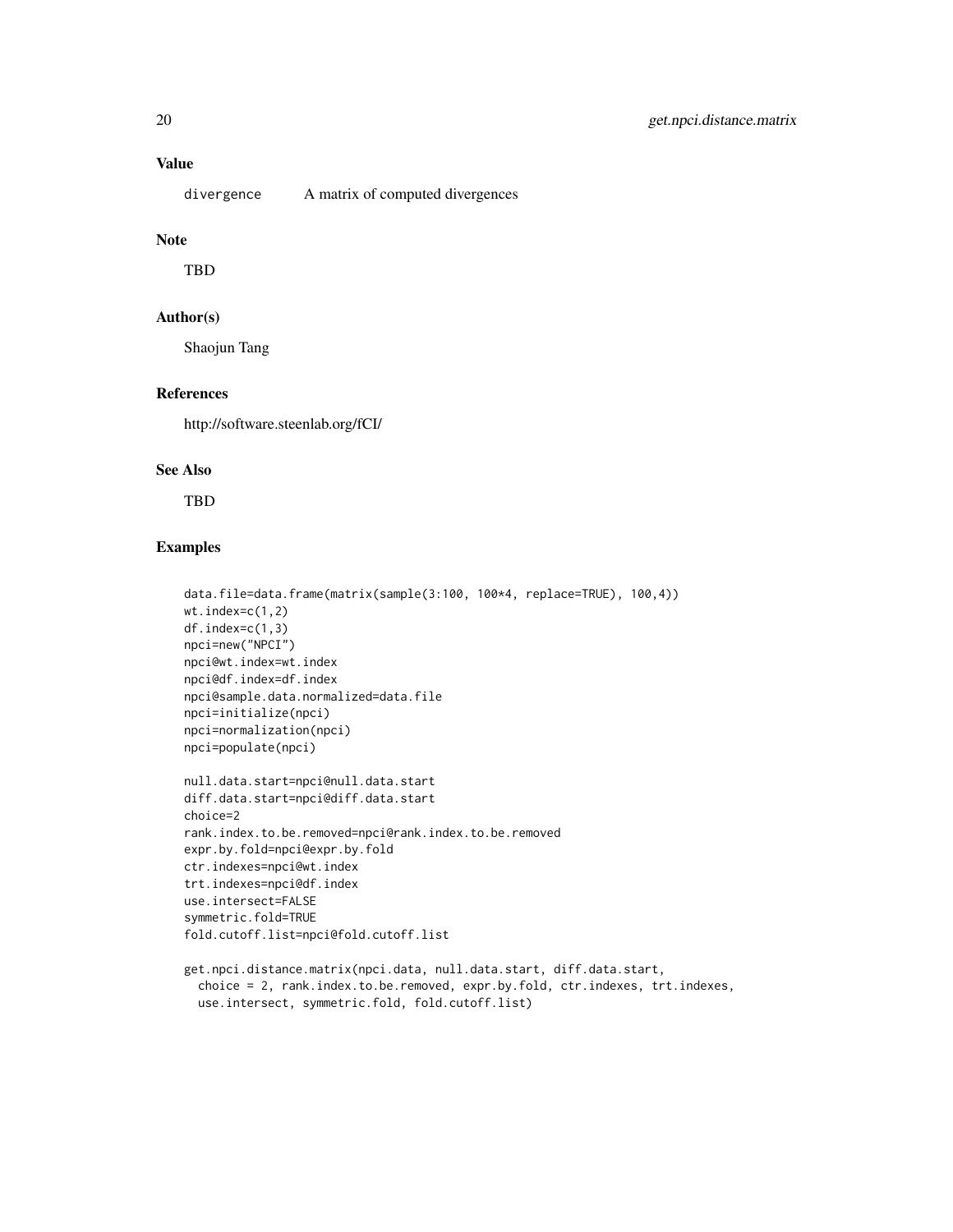<span id="page-20-0"></span>get.outline.index *find the outline genes of a given distribution*

### Description

find the outline genes of a given distribution

### Usage

```
get.outline.index(values)
```
### Arguments

values

### Details

TBD

#### Value

| indexes | remove the index of values that are outliners based on the t-test with alpha=0.05 |
|---------|-----------------------------------------------------------------------------------|
|         |                                                                                   |

### Note

TBD

### Author(s)

Shaojun Tang

### References

http://software.steenlab.org/fCI/

#### See Also

TBD

### Examples

```
values=rnorm(100)
get.outline.index(values)
```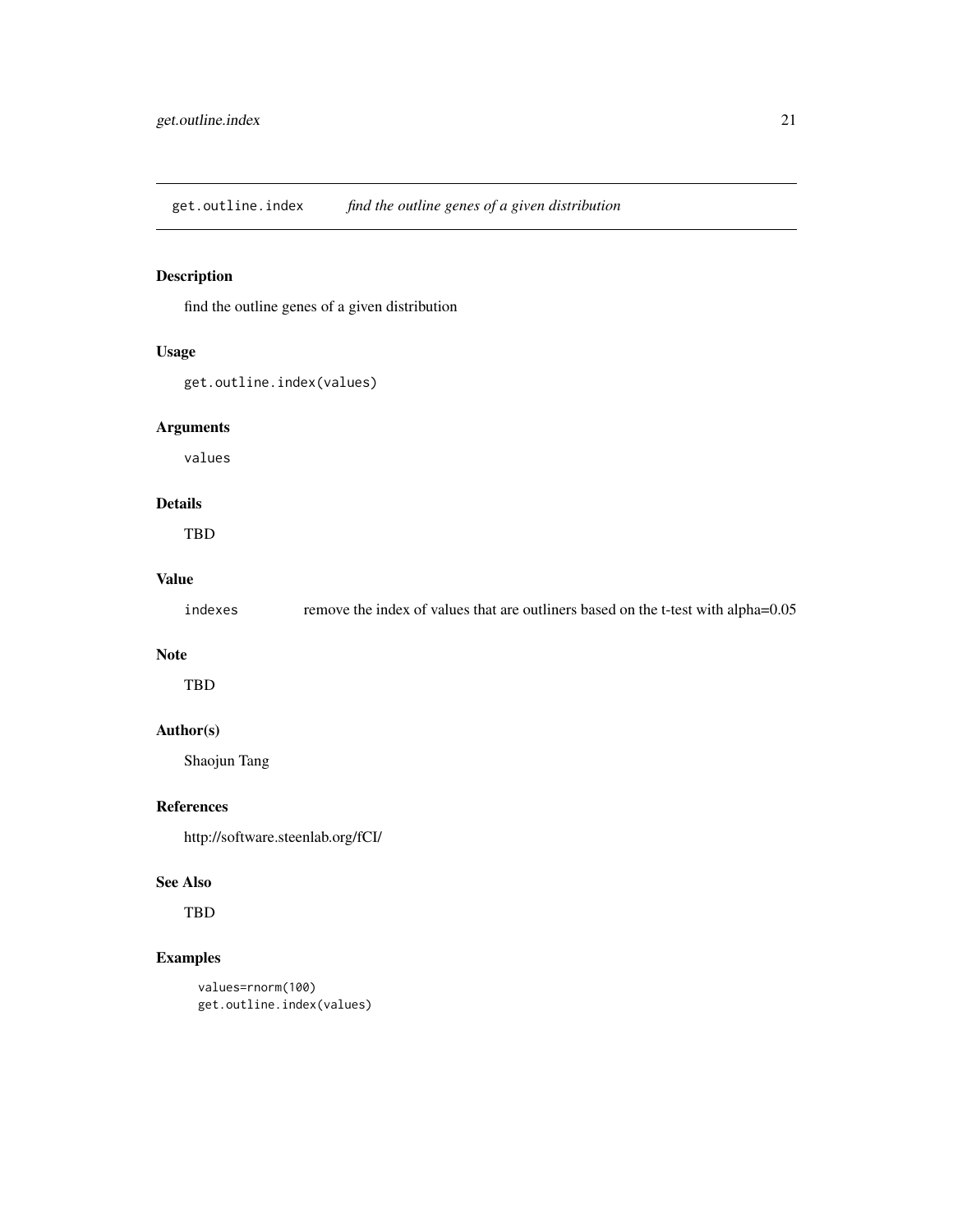<span id="page-21-0"></span>get.protein.fold.step *generate fold-change cutoff on proteomics data (with large steps of 0.2-0.5 fold)*

### Description

generate fold-change cutoff on proteomics data (with large steps of 0.2-0.5 fold)

### Usage

```
get.protein.fold.step()
```
### Details

TBD

### Value

|  | folds |  |  | returning a vector of recommended fold ratios for proteomic study |  |  |  |  |  |
|--|-------|--|--|-------------------------------------------------------------------|--|--|--|--|--|
|--|-------|--|--|-------------------------------------------------------------------|--|--|--|--|--|

#### Note

TBD

### Author(s)

Shaojun Tang

### References

http://software.steenlab.org/fCI/

#### See Also

TBD

### Examples

get.protein.fold.step()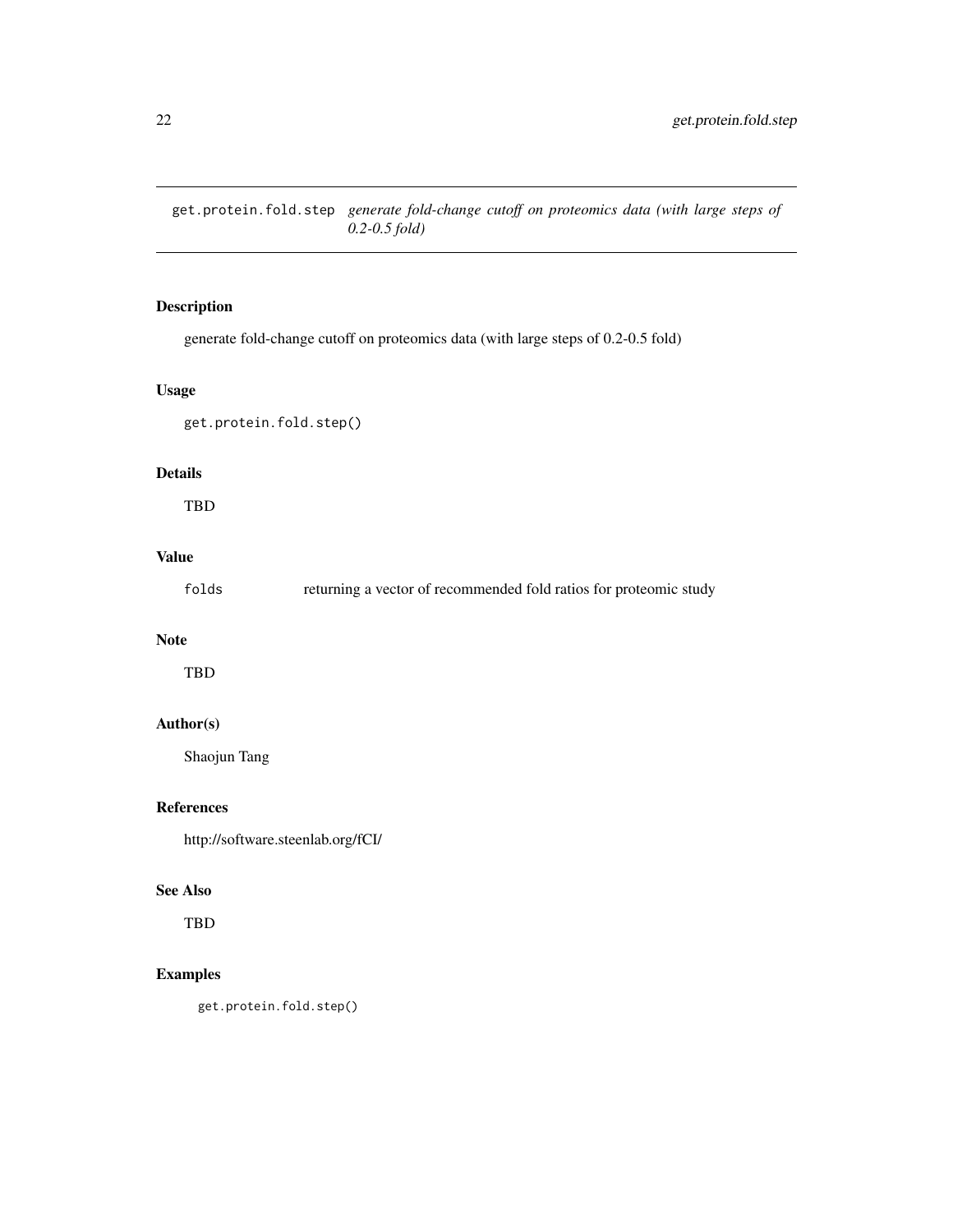<span id="page-22-0"></span>get.rank.combinations *fold change values*

#### Description

identify the fold change value indexes beyond the fCI estimation

#### Usage

```
get.rank.combinations(rank.index.to.be.removed, symmetric.fold)
```
#### Arguments

rank.index.to.be.removed

a list of integers representing the genes to be removed because it exceeds the predefined fold change, i.e 1.2 fold

symmetric.fold a boolean value indicating the upregulation and downregulation are treatedly equally

#### Details

TBD

#### Value

combinations a data frame of gene indexes

### Note

**TBD** 

#### Author(s)

Shaojun Tang

#### References

http://software.steenlab.org/fCI/

### See Also

TBD

### Examples

```
rank.index.to.be.removed=list(sample(1:100, 20))
symmetric.fold=TRUE
get.rank.combinations(rank.index.to.be.removed, symmetric.fold)
```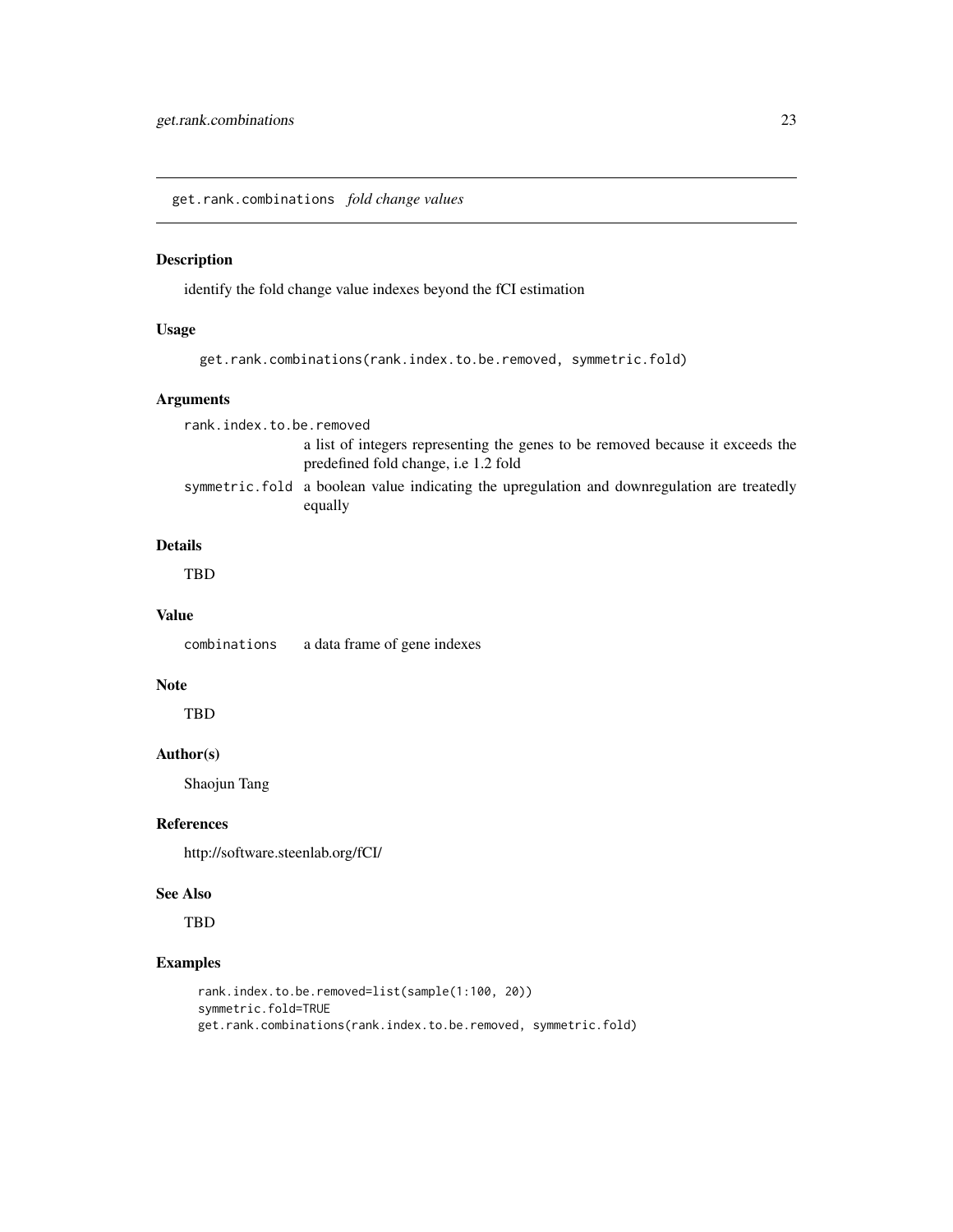<span id="page-23-0"></span>get.rna.fold.step *generate fCI fold-change cutoff values for typical RNA-Seq data*

### Description

generate fCI fold-change cutoff values for typical RNA-Seq data

### Usage

```
get.rna.fold.step()
```
#### Details

TBD

#### Value

folds a vector of fold changes fCI used for divergence computation

### Note

TBD

#### Author(s)

Shaojun Tang

#### References

http://software.steenlab.org/fCI/

#### See Also

TBD

### Examples

get.rna.fold.step()

initialize-methods *~~ Methods for Function* initialize *~~*

### Description

~~ Methods for function initialize ~~

#### Methods:

signature(.Object = "NPCI") this s4 class generic method initialize the fCI object once it is made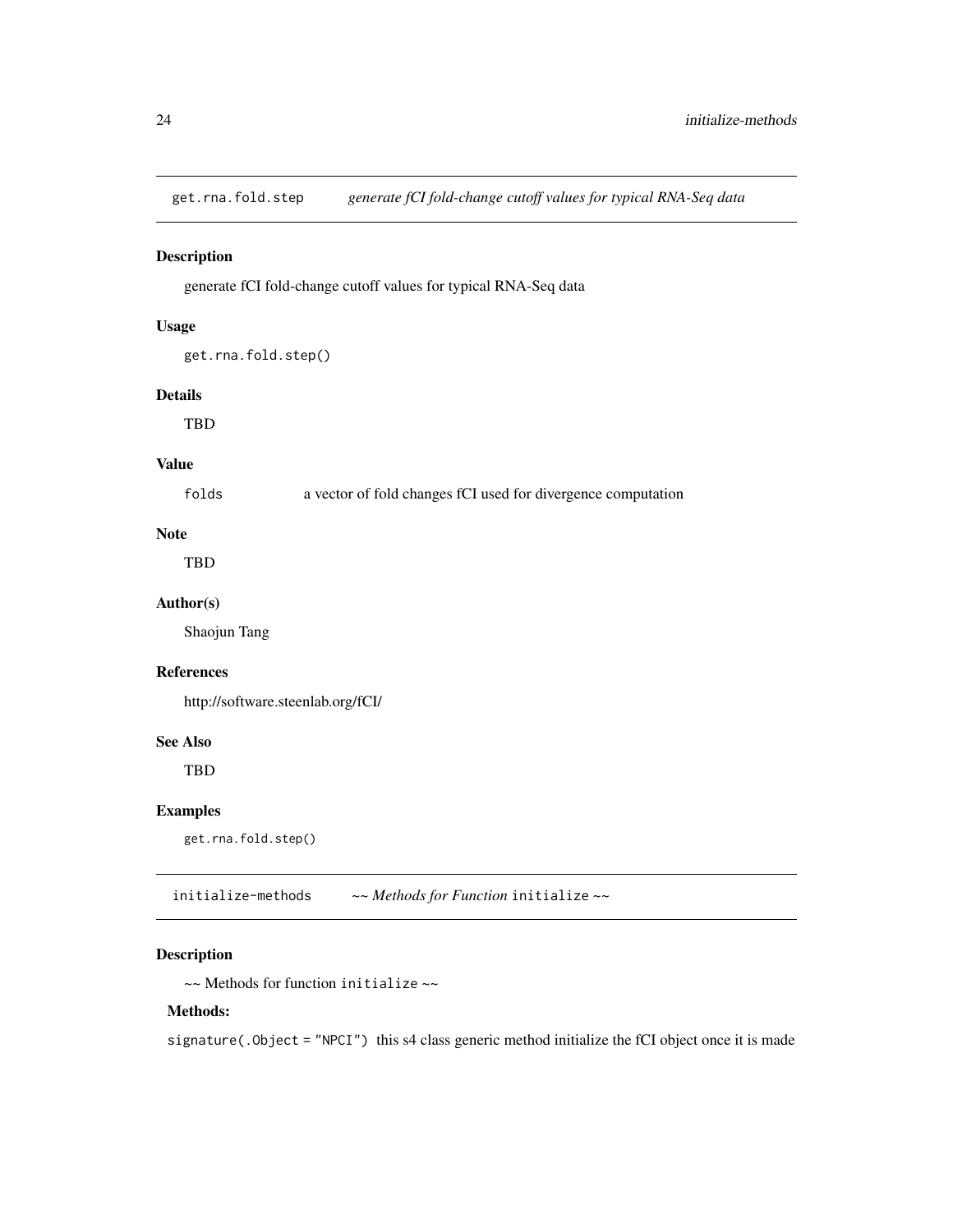<span id="page-24-0"></span>intersect.of.lists *find the common values of all vectors of a list*

### Description

find the common values of all vectors of a list

### Usage

```
intersect.of.lists(vectorlist)
```
### Arguments

vectorlist a list of list values which we want to use to find common values

### Details

TBD

### Value

intersects the common values of lists

### Note

TBD

### Author(s)

Shaojun Tang

#### References

http://software.steenlab.org/fCI/

### See Also

TBD

### Examples

print("this function will be disabled!")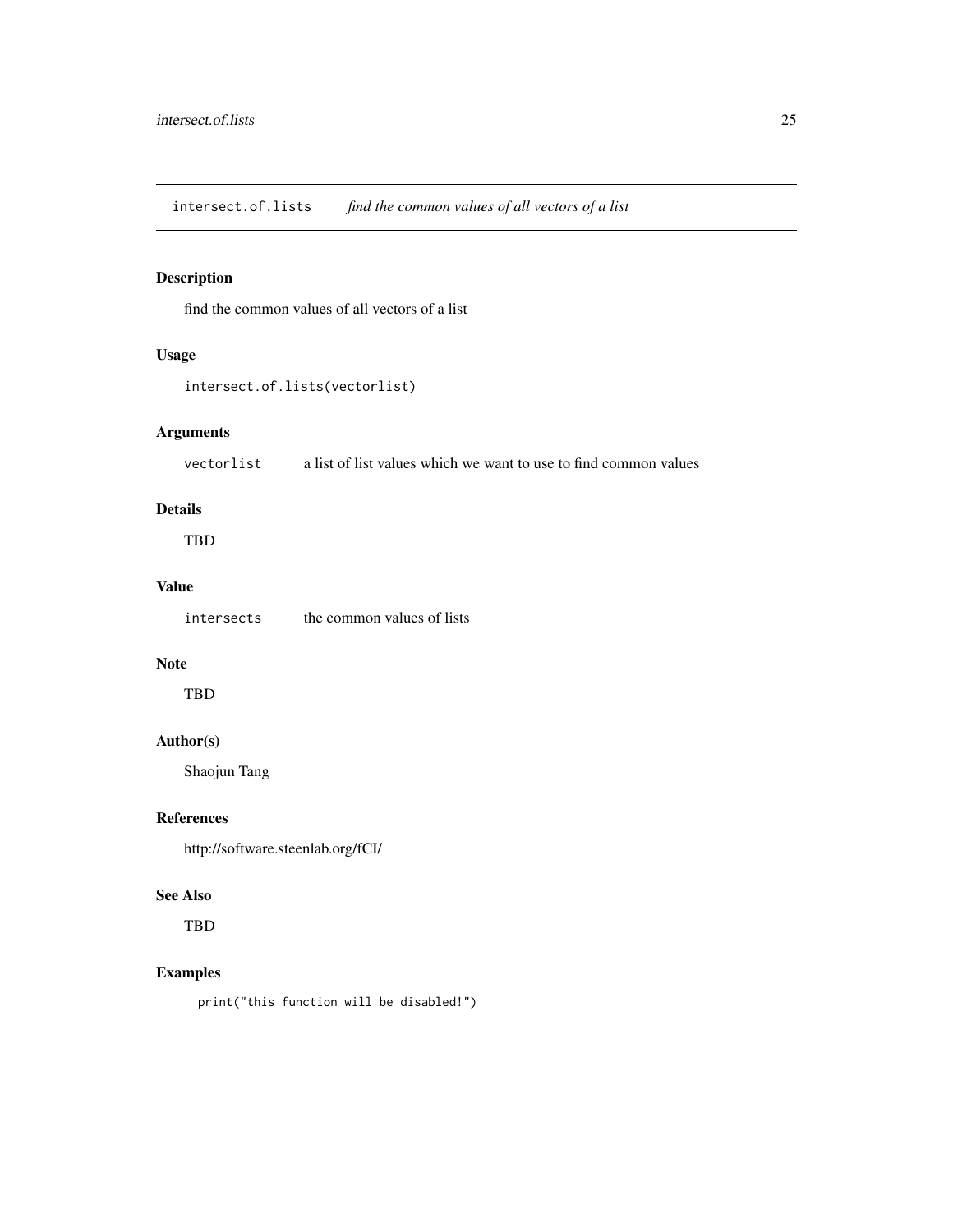<span id="page-25-0"></span>is.installed *package*

### Description

test if a package is installed in the R library

### Usage

is.installed(mypkg)

### Arguments

mypkg a R library name, such as FNN

### Details

TBD

### Value

installation boolean value indicating the installation

### Note

TBD

### Author(s)

Shaojun Tang

#### References

http://software.steenlab.org/fCI/

#### See Also

TBD

### Examples

is.installed('fCI')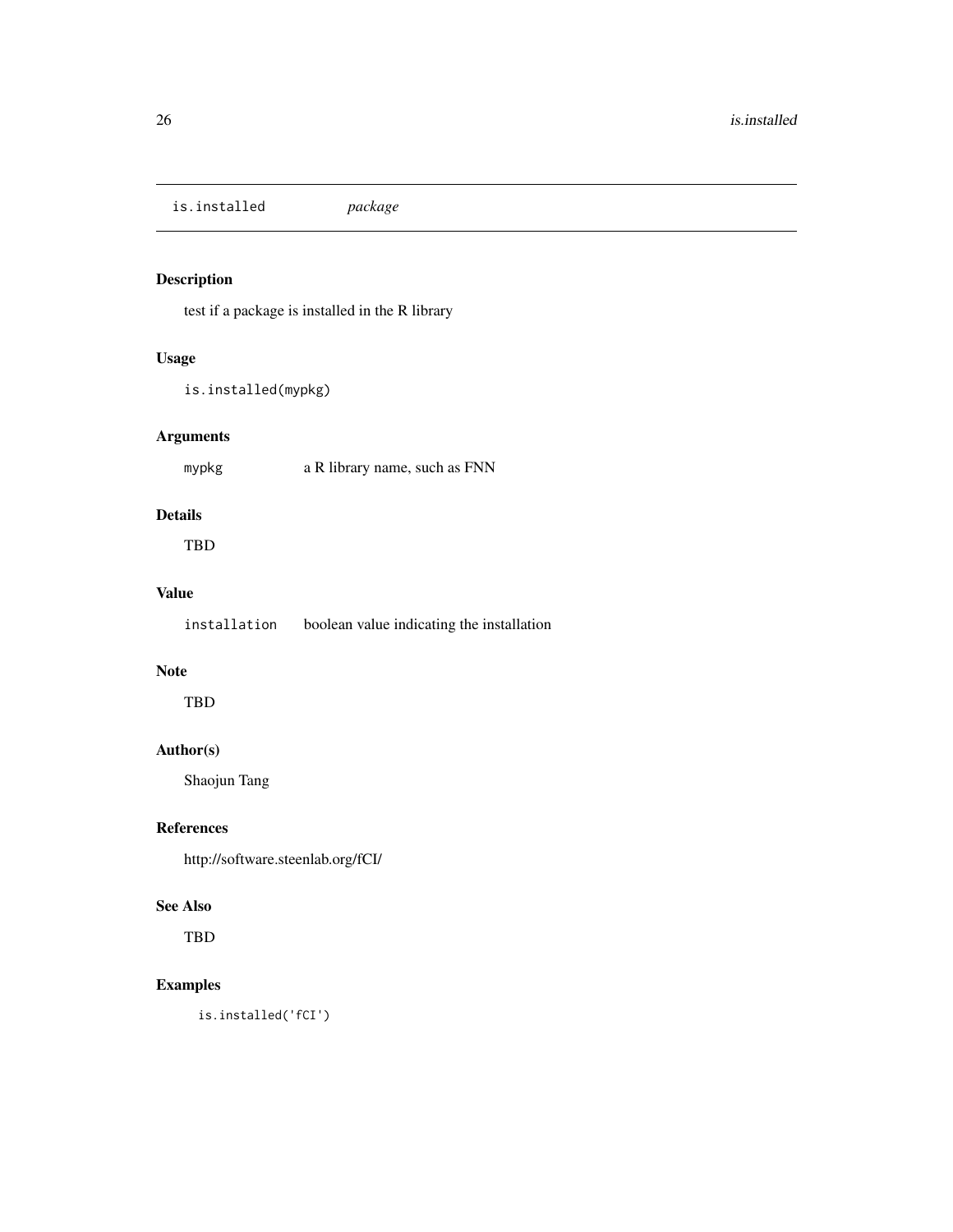<span id="page-26-0"></span>multi.dimensional.fci.data

*data frame of gene expression*

#### Description

This data set gives the gene expression values for 14204 genes and the control and case samples were generated at two time points (bivariate data).

#### Usage

fci.data

#### Format

a matrix containing 14204 genes and 8 samples.

#### Value

dataframe A data frame of expression values

#### Source

software.steen.org

#### References

http://software.steenlab.org/fCI/

normalization *generic function to normalize gene expression matrix*

#### Description

generic function to normalize gene expression matrix

#### Usage

normalization(.Object)

#### Arguments

. Object the predefined class object (i.e fCI=new("NPCI"))

#### Details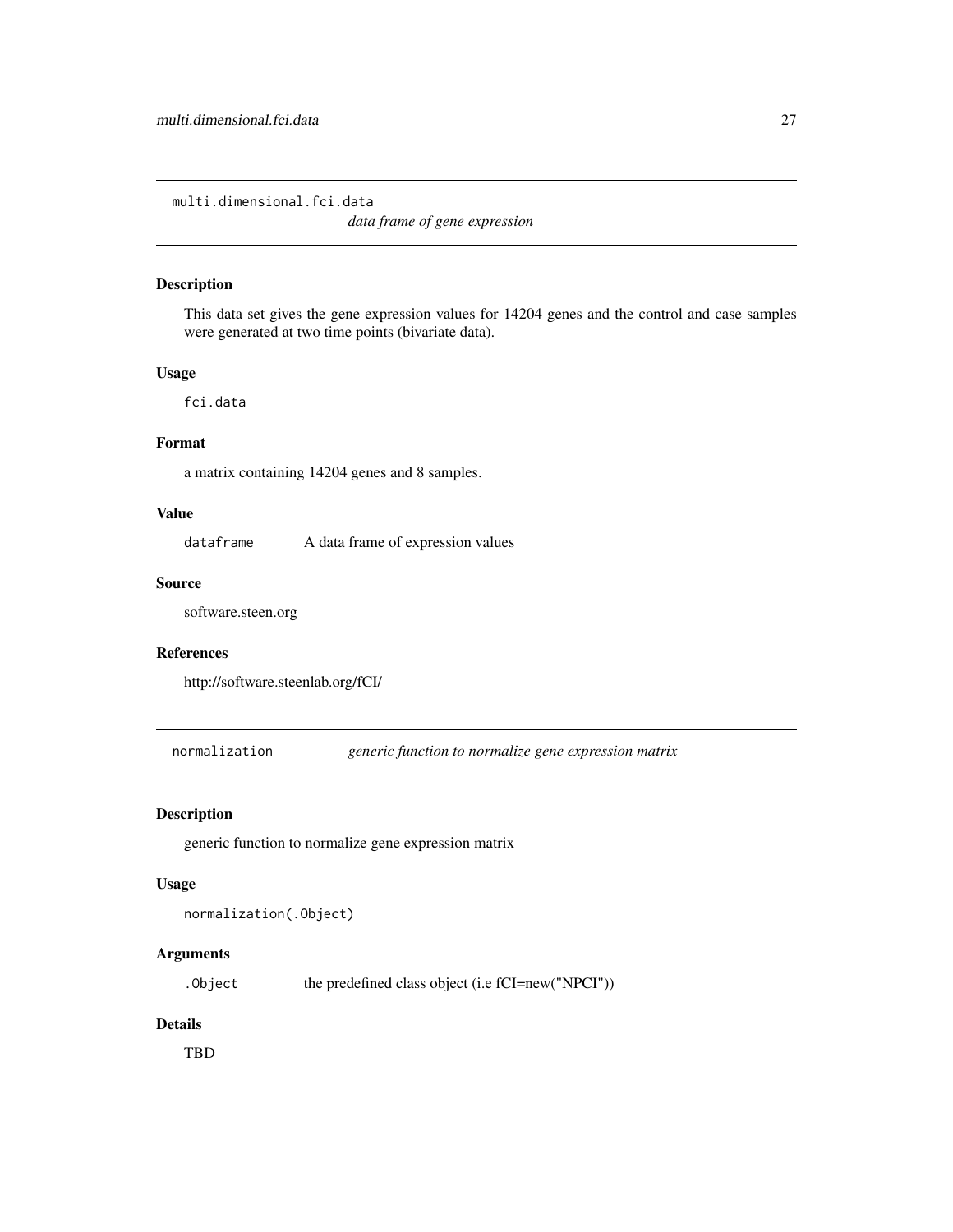### <span id="page-27-0"></span>Value

NA No values will be returned

#### Note

TBD

### Author(s)

Shaojun Tang

### References

http://software.steenlab.org/fCI/

### See Also

TBD

### Examples

print("See README")

normalization-methods *~~ Methods for Function* normalization *~~*

### Description

~~ Methods for function normalization ~~

### Methods:

signature(.Object = "NPCI") the built-in method for fCI data normalization, by default, the data is normalized according to mean excluding the top 5 and bottom 5 percent.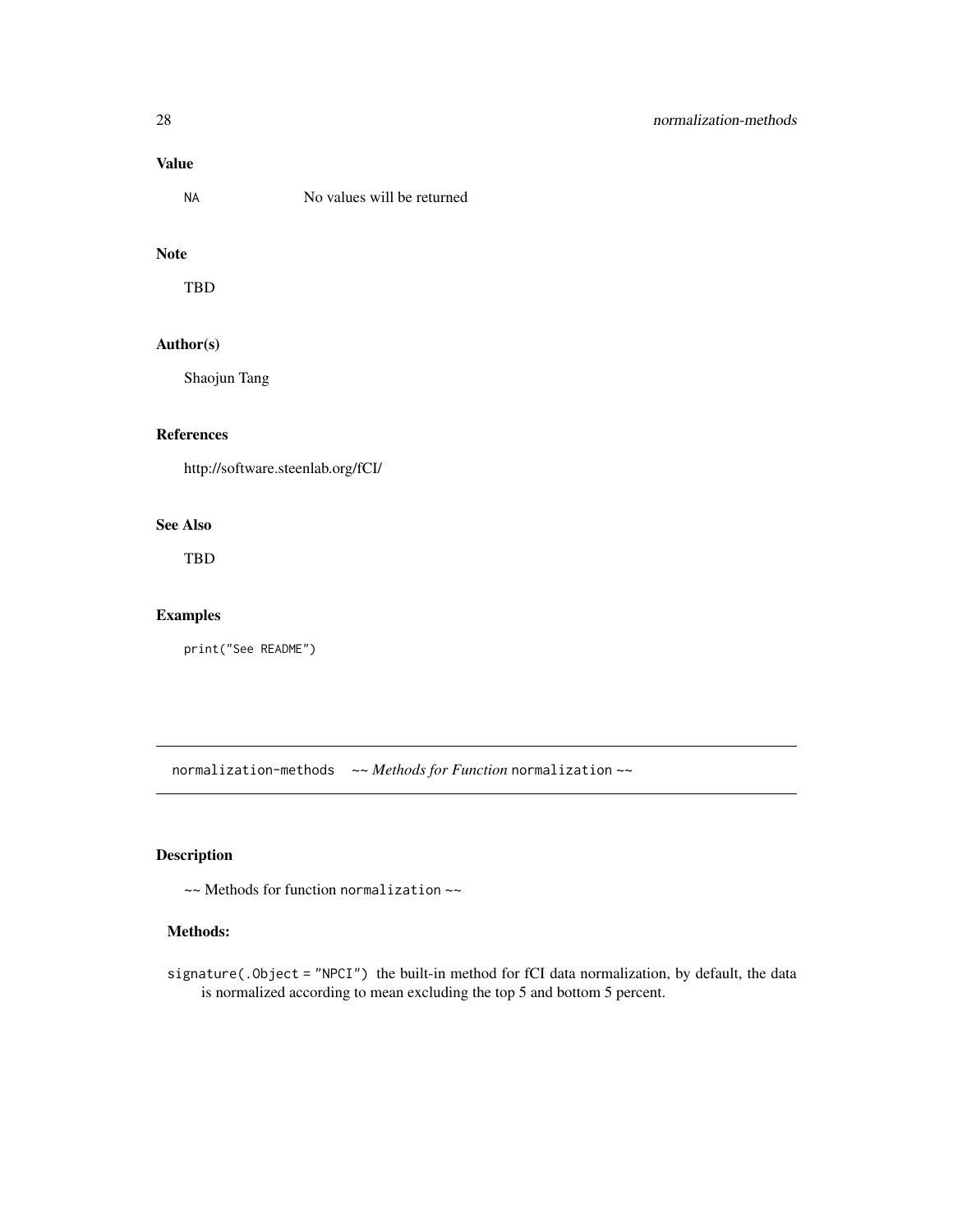<span id="page-28-0"></span>

#### **Description**

The main Class that defines the slots values

#### Objects from the Class

Objects can be created by calls of the form new("NPCI", ...).

#### **Slots**

sample.data.file: Object of class "character" ~~ distance.matrix: Object of class "matrix" ~~ sample.data.normalized: Object of class "data.frame" ~~ attr.info: Object of class "data.frame" ~~ null.data.start: Object of class "matrix" ~~ diff.data.start: Object of class "matrix" ~~ expr.by.fold: Object of class "matrix" ~~ fold.cutoff.list: Object of class "list" ~~ rank.index.to.be.removed: Object of class "list" ~~ diff.gene.ids: Object of class "list" ~~ wt.index: Object of class "numeric" ~~ df.index: Object of class "numeric" ~~ ctr.indexes: Object of class "numeric" ~~ trt.indexes: Object of class "numeric" ~~ method.option: Object of class "numeric" ~~ use.ratio: Object of class "logical" ~~ percent.genes.to.scan: Object of class "numeric" ~~ num.genes.to.skip.each: Object of class "numeric" ~~ use.fold.change: Object of class "logical" ~~ wt.comb: Object of class "list" ~~ df.comb: Object of class "list" ~~ diff.ids: Object of class "list" ~~ result: Object of class "numeric" ~~ indexes.reconsidered: Object of class "numeric" ~~ center.by.gaussian.kernel: Object of class "logical" ~~ symmetric.fold: Object of class "logical" ~~ pairwise.diff.gene.ids: Object of class "list" ~~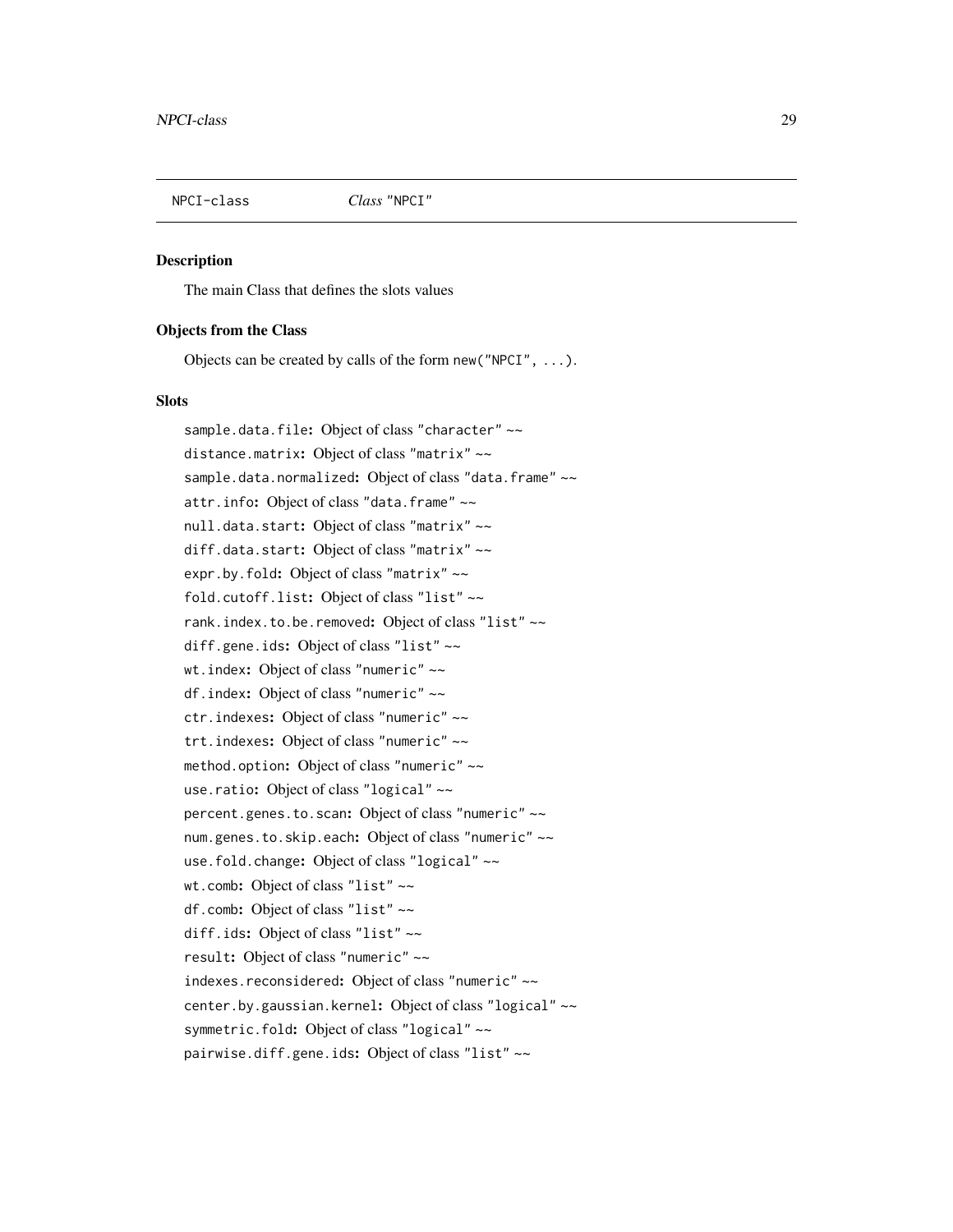### <span id="page-29-0"></span>Methods

No methods defined with class "NPCI" in the signature.

#### Note

TBD

### Author(s)

Shaojun Tang

### References

http://software.steenlab.org/NPCI/

#### See Also

TBD

### Examples

showClass("NPCI")

npci.gene.by.pvalues *find most signficantly change fCI targets*

### Description

identify the genes that change most significantly using inverse of log ratio the smaller the results, the more signficant the changes.

### Usage

```
npci.gene.by.pvalues(npci.data, gene.indexes, ctr.indexes, trt.indexes)
```
#### Arguments

| npci.data    | a data frame containing non-zero numeric values (the data frame must contain<br>more than one row and one column) |
|--------------|-------------------------------------------------------------------------------------------------------------------|
| gene.indexes | the row ids of genes used for p-value calculation                                                                 |
| ctr.indexes  | The wild type sample column indexes in the matrix, i.e. 1,2                                                       |
| trt.indexes  | The experimental sample column indexes in the matrix, i.e. 1,2                                                    |

#### Details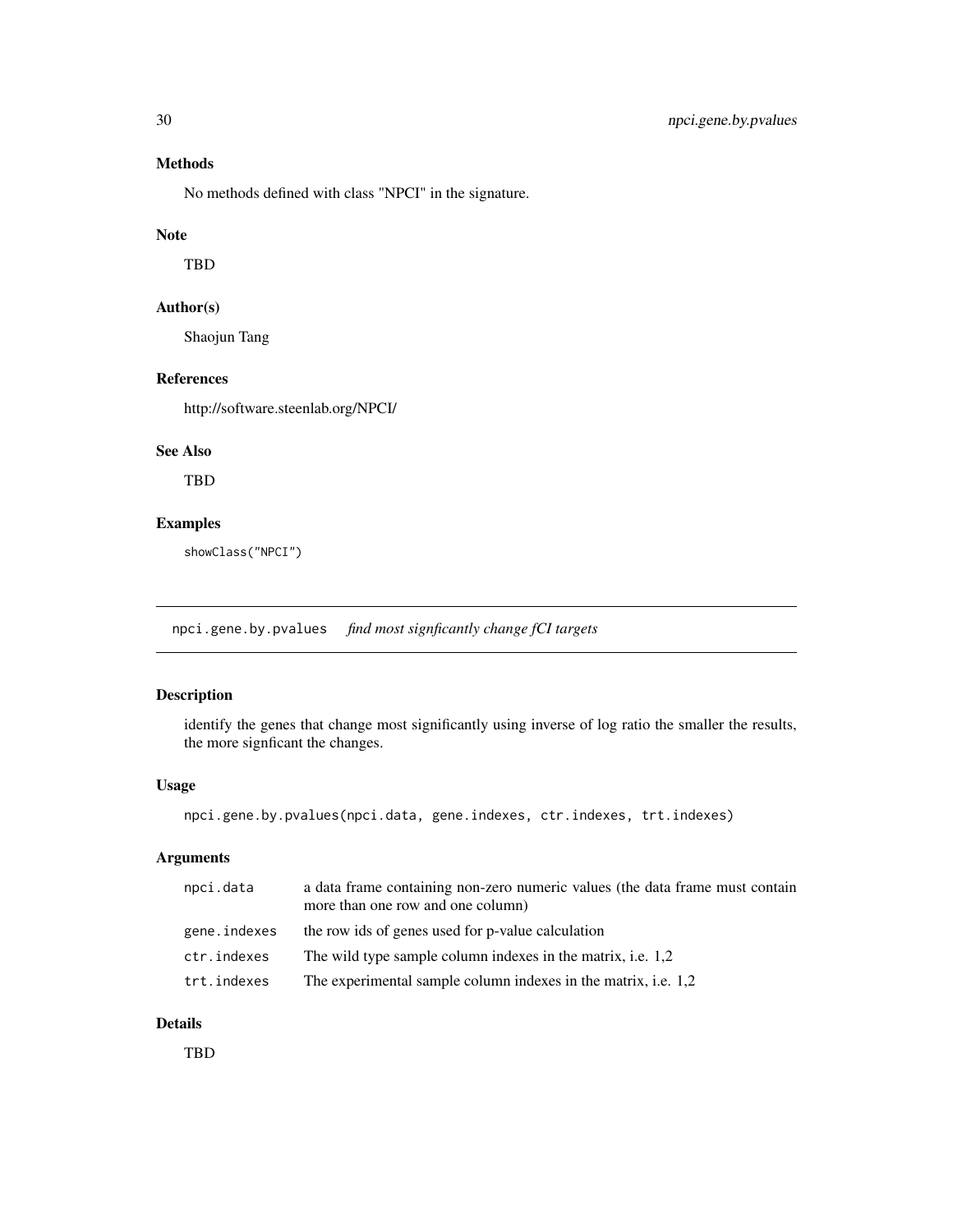### <span id="page-30-0"></span>Value

pvalues a vector of pvalues

### Note

TBD

#### Author(s)

Shaojun Tang

#### References

http://software.steenlab.org/fCI/

### See Also

TBD

### Examples

```
npci.data=data.frame(matrix(sample(3:100, 100*4, replace=TRUE), 100,4))
gene.indexes=sample(1:97, 25)
ctr.indexes=c(1,2)
trt.indexes=c(3,4)
npci.gene.by.pvalues(npci.data, gene.indexes, ctr.indexes, trt.indexes)
```
npci.index.reconsidered

*find targets that have little evidence to be differentially expressed*

#### Description

the function will be depreciated

#### Usage

npci.index.reconsidered(npci.data, expr.by.fold, null.data.start, diff.data.start, gene.indexes, ctr.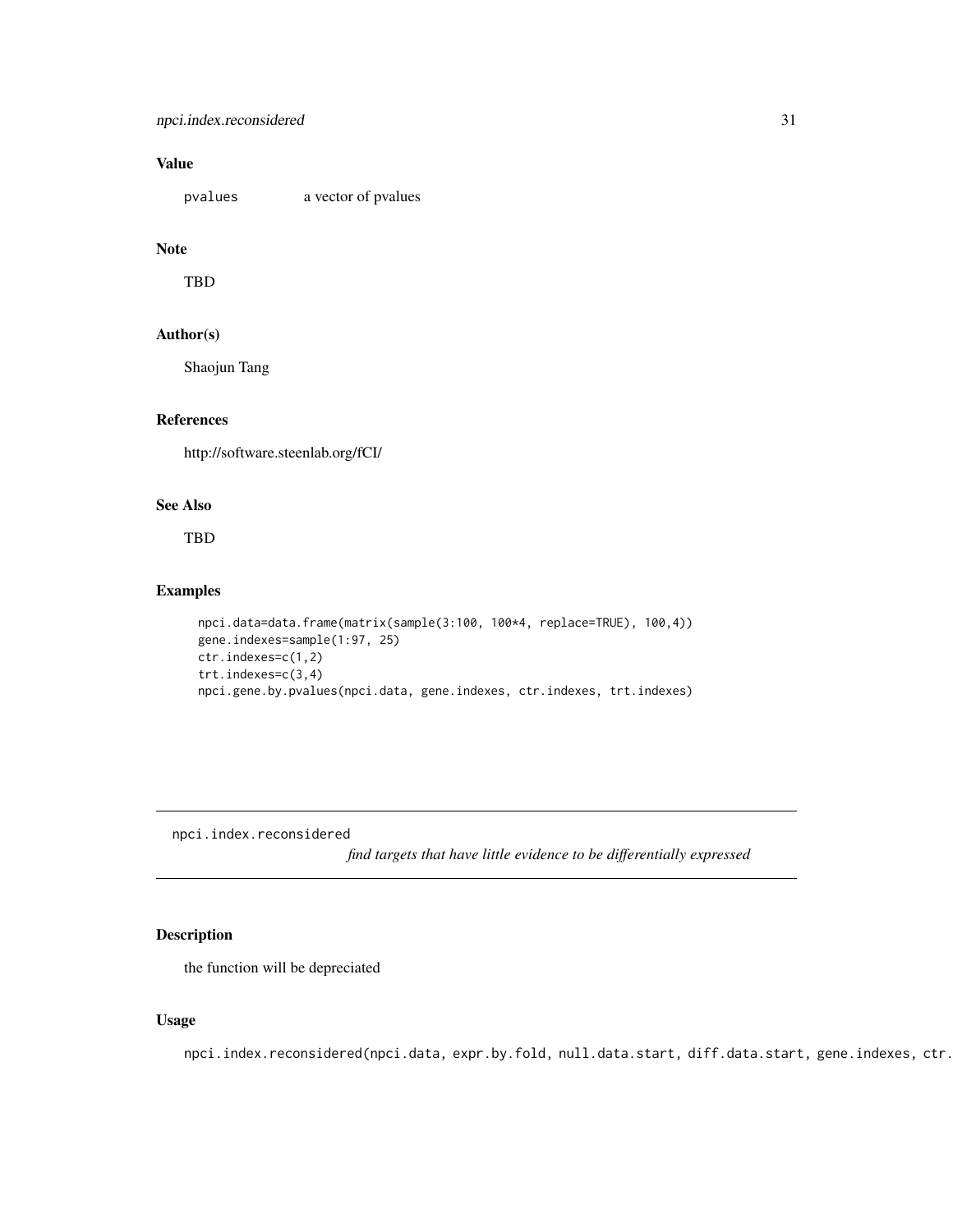### Arguments

| npci.data       | a data frame containing non-zero numeric values (the data frame must contain<br>more than one row and one column) |
|-----------------|-------------------------------------------------------------------------------------------------------------------|
| expr.by.fold    | a 1xN matrix of case-control fold changes for every gene of the total N genes                                     |
| null.data.start |                                                                                                                   |
|                 | a Nx1 matrix of control-control fold changes                                                                      |
| diff.data.start |                                                                                                                   |
|                 | a Nx1 matrix of case-control fold changes                                                                         |
| gene.indexes    | the genes used for differential expression analysis.                                                              |
| ctr.indexes     | the control sample column indexes                                                                                 |
| trt.indexes     | the case sample column indexes                                                                                    |
| left.fold       | the minimum fold changes for downregulation                                                                       |
| right.fold      | the minimum fold changes for upregulation                                                                         |
|                 |                                                                                                                   |

### Details

TBD

### Value

| values | genes wrongly considered as differentially expressed |  |  |  |
|--------|------------------------------------------------------|--|--|--|
|--------|------------------------------------------------------|--|--|--|

### Note

TBD

### Author(s)

Shaojun Tang

### References

http://software.steenlab.org/fCI/

#### See Also

TBD

### Examples

```
data.file=data.frame(matrix(sample(3:100, 100*4, replace=TRUE), 100,4))
wt.index=c(1,2)
df.index=c(1,3)
npci=new("NPCI")
npci@wt.index=wt.index
npci@df.index=df.index
npci@sample.data.normalized=data.file
npci=initialize(npci)
```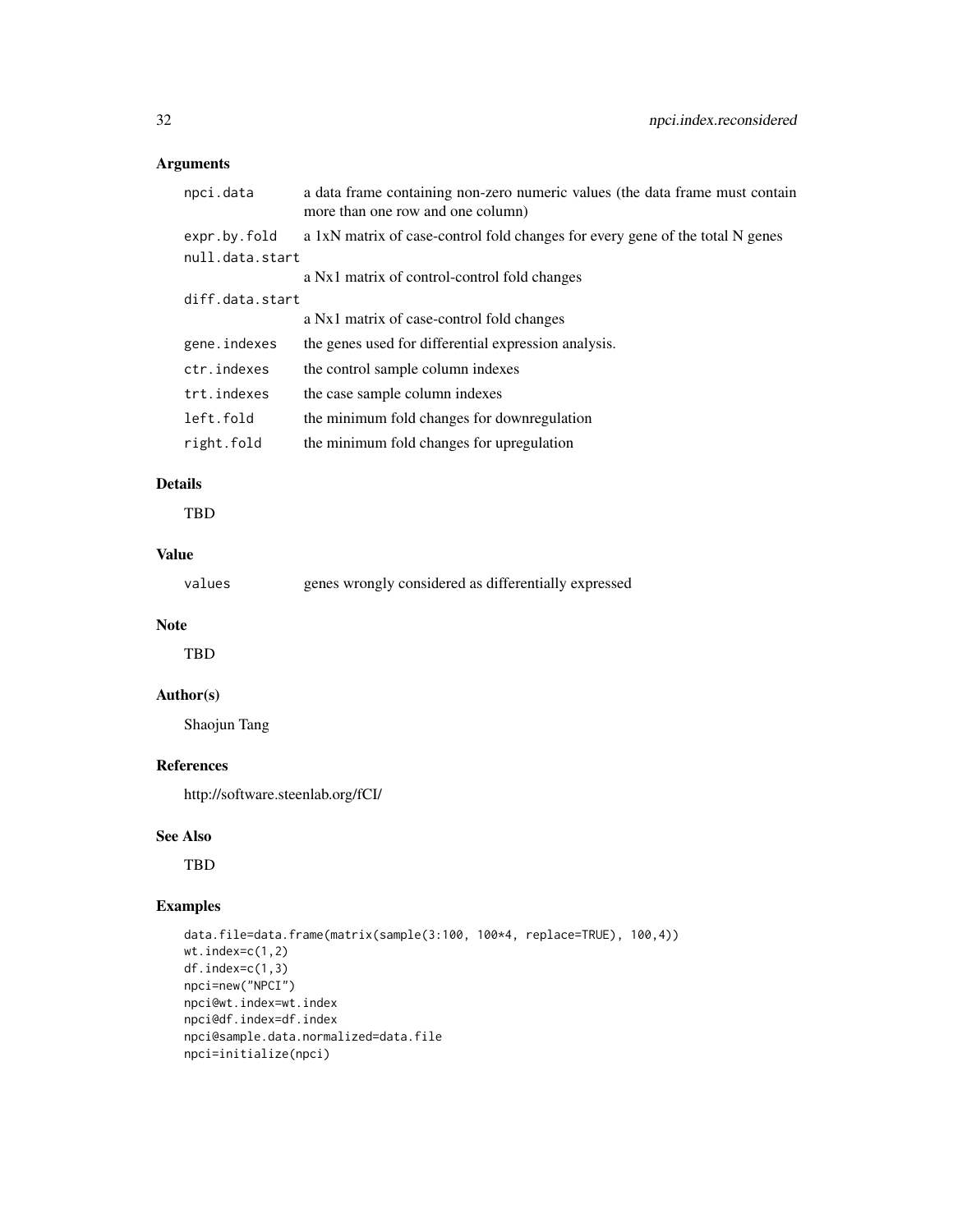```
npci=normalization(npci)
npci=populate(npci)
npci=compute(npci)
npci=summarize(npci)
npci.data=npci@sample.data.normalized
null.data.start=npci@null.data.start
diff.data.start=npci@diff.data.start
choice=2
rank.index.to.be.removed=npci@rank.index.to.be.removed
expr.by.fold=npci@expr.by.fold
ctr.indexes=1:2
trt.indexes=3:4
use.intersect=FALSE
symmetric.fold=TRUE
fold.cutoff.list=npci@fold.cutoff.list
gene.indexes=npci@diff.gene.ids
left.fold=2
right.fold=2
```
npci.index.to.be.removed

```
gene indexes that will be considered as targets
```
### Description

This function will be depreciated.

#### Usage

```
npci.index.to.be.removed(expr.by.fold, d, symmetric.fold, max.rank,
l.max.rank, r.max.rank)
```
### Arguments

| expr.by.fold | a 1xN matrix of fold change between case and control for every genes in N genes                                                |
|--------------|--------------------------------------------------------------------------------------------------------------------------------|
| d            | the dimension of the data, if RNA-Seq or LC-MS/MS data, $d=1$                                                                  |
|              | symmetric fold a booleam valuable indicating whether to use the same fold change cutoff for<br>upregulation and downregulation |
| max.rank     | the maximum fold change, <i>i.e</i> 3 fold                                                                                     |
| l.max.rank   | the maximum fold change for downregulation, <i>i.e</i> 1.5 fold                                                                |
| r.max.rank   | the maximum fold change for upregulation, i.e. 1.5 fold                                                                        |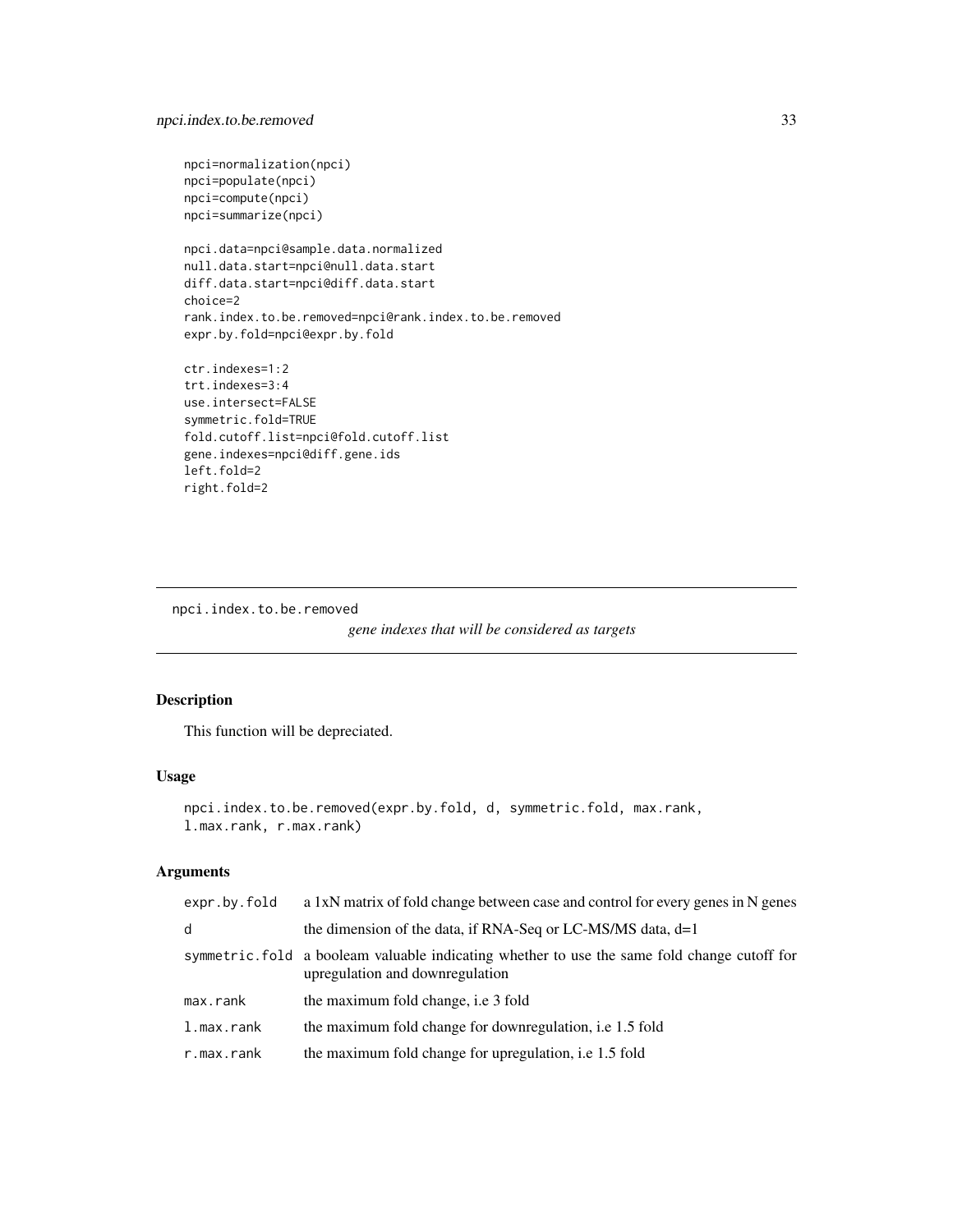### <span id="page-33-0"></span>Details

TBD

### Value

indexes gene (indexes) considered as differentially expressed

#### Note

TBD

### Author(s)

Shaojun Tang

### References

http://software.steenlab.org/fCI/

### See Also

TBD

### Examples

print("Function to be discarded!")

npci.venn.diagram *generate venn diagram for multiple fCI analysis*

### Description

plot the overlap differentially expressed genes by pairwise fCI analysis

### Usage

```
npci.venn.diagram(diff.gene.ids, i = 1, k = 1)
```
### Arguments

|   | diff.gene.ids gene ids for genes that are differentially expressed |
|---|--------------------------------------------------------------------|
|   | number of comparisons for fCI analysis, i.e 1 or 2                 |
| k | number of genes for fCI analysis                                   |

#### Details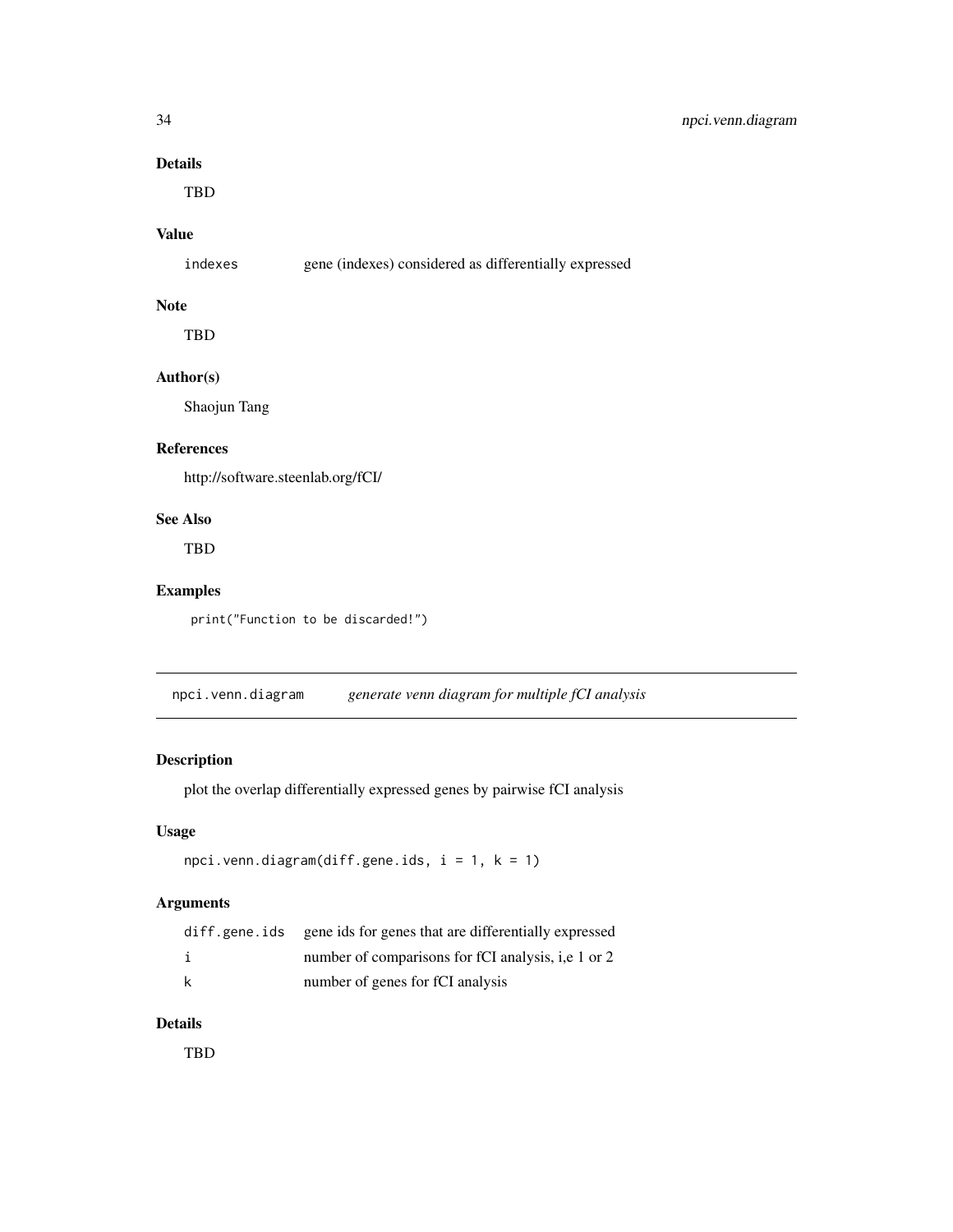### <span id="page-34-0"></span>Value

figure the venn diagram plot

### Note

TBD

### Author(s)

Shaojun Tang

### References

http://software.steenlab.org/fCI/

### See Also

TBD

#### Examples

```
targets.run1=c(2:10)
targets.run2=c(1:8)
targets.run3=c(6:12)
diff.gene.ids=list(targets.run1, targets.run2, targets.run3)
npci.venn.diagram(diff.gene.ids)
```
pairwise.change.occupancy

*find the targets whose fold changes occur consistently (upregulated or downregulated) in all fCI analysis*

### Description

find the targets whose fold changes occur consistently (upregulated or downregulated) in all fCI analysis

#### Usage

```
pairwise.change.occupancy(common.ids, pairwise.index,
 pairwise.up.down, target.ratio)
```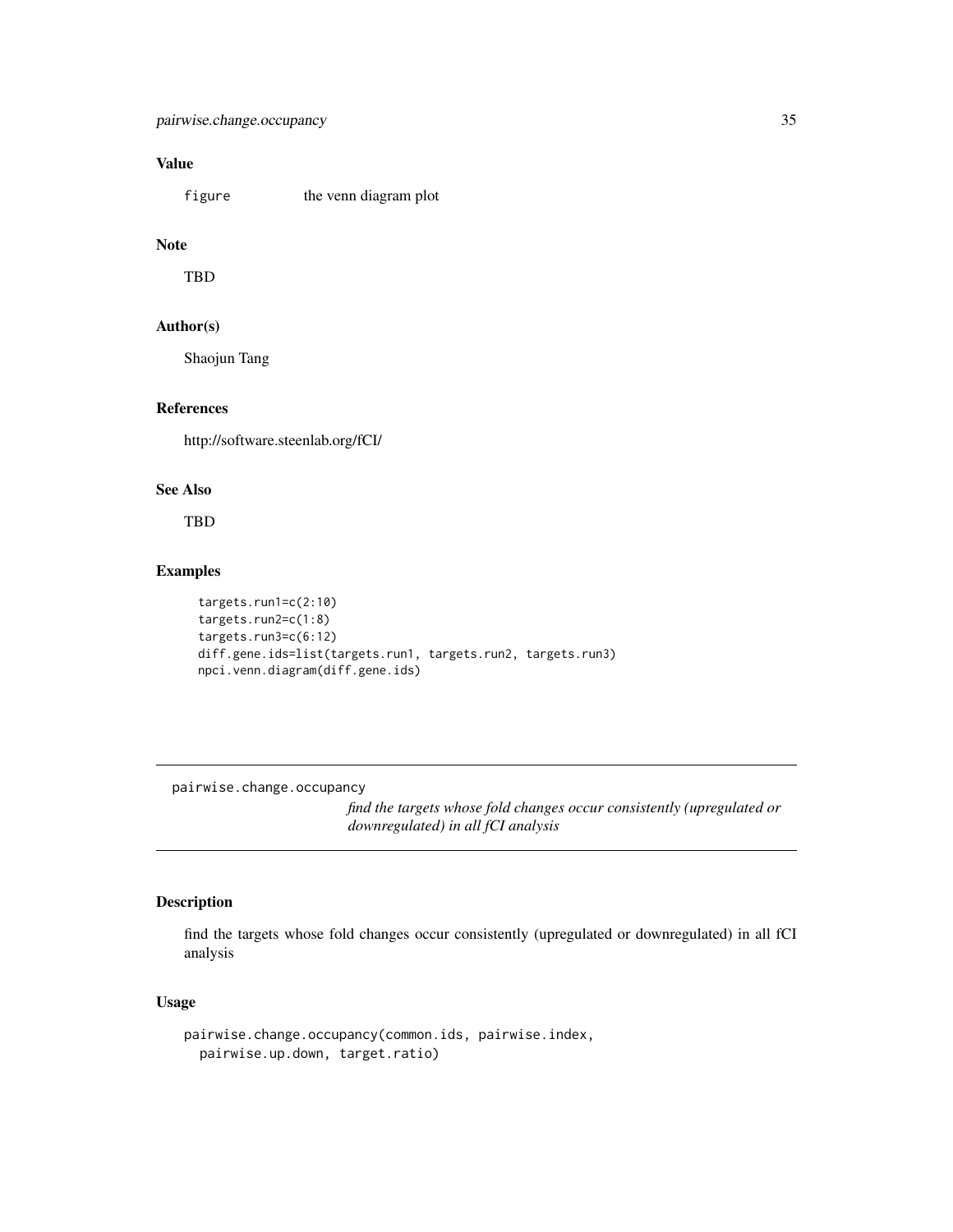### Arguments

| common.ids       | the gene ids that are differentially expressed                                                    |  |  |  |
|------------------|---------------------------------------------------------------------------------------------------|--|--|--|
|                  | pairwise, index a list of the genes ids that differentially expressed in each of the fCI analysis |  |  |  |
| pairwise.up.down |                                                                                                   |  |  |  |
|                  | a list of up regulatio $(+1)$ or downregulation $(-1)$ for each gene in fCI analysis              |  |  |  |
| target.ratio     | the expected fold changes                                                                         |  |  |  |

### Details

TBD

#### Value

| consistent targets |                                                                                       |
|--------------------|---------------------------------------------------------------------------------------|
|                    | Gene (indexes) that are consistently changed in fCI pairwise analysis                 |
| direction          | Gene (indexes) that are consistently upregulated (if $<$ 0) or upregulated (if $>$ 0) |

### Note

TBD

#### Author(s)

Shaojun Tang

### References

http://software.steenlab.org/fCI/

#### See Also

TBD

### Examples

```
common.ids=6:13
pairwise.index=list(c(4:13), c(6:15))
pairwise.up.down=list(c(sample(c(-1,1), 10, replace=TRUE)),
                     c(sample(c(-1,1), 10, replace=TRUE)))
target.ratio=0.5
pairwise.change.occupancy(common.ids, pairwise.index,
 pairwise.up.down, target.ratio)
```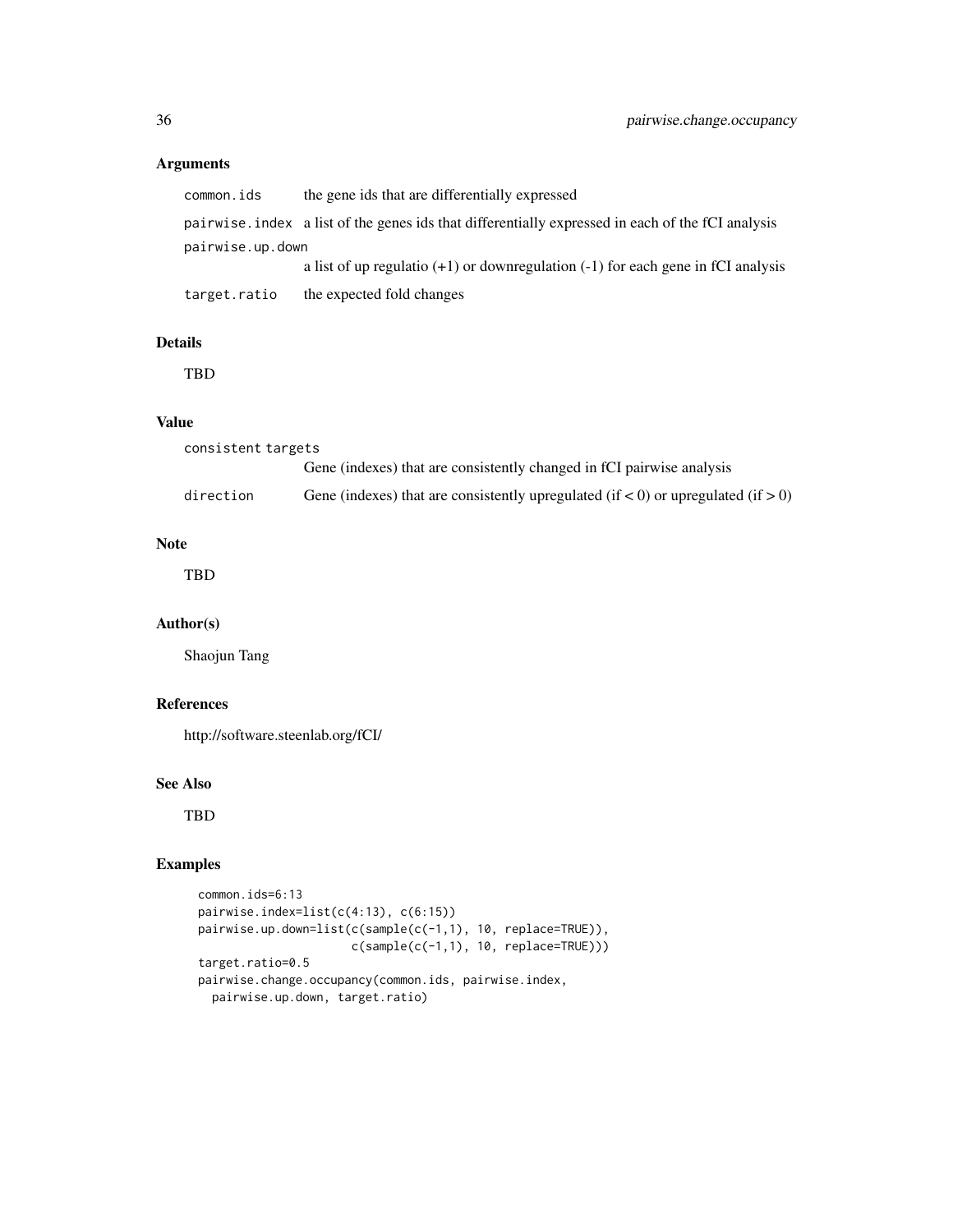<span id="page-36-0"></span>

### Description

generic function to populate the fCI object based on provided data

### Usage

populate(.Object)

### Arguments

.Object

### Details

TBD

### Value

NA No values will be returned

### Note

TBD

### Author(s)

Shaojun Tang

### References

http://software.steenlab.org/fCI/

#### See Also

TBD

### Examples

print("See README")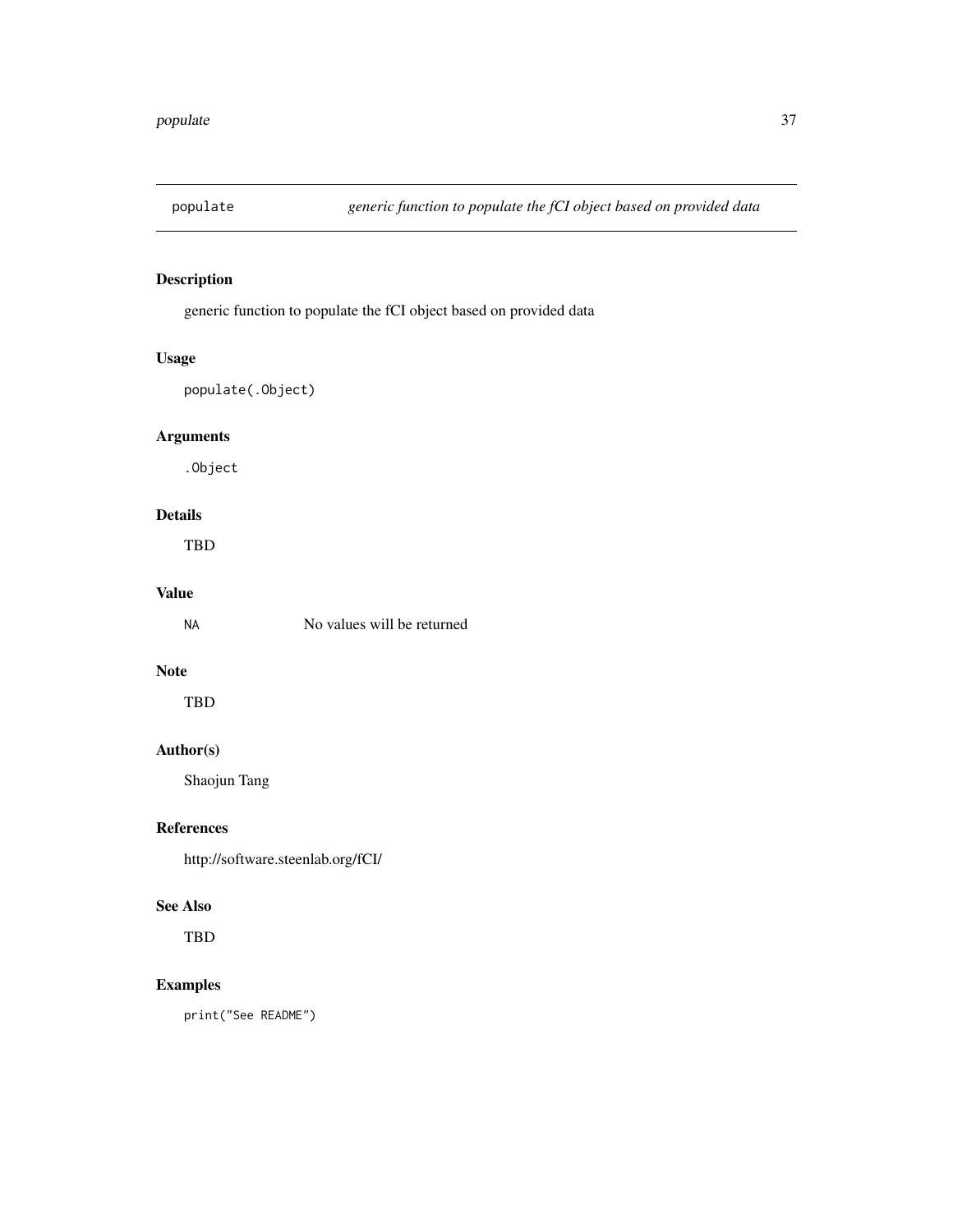<span id="page-37-0"></span>populate-methods *~~ Methods for Function* populate *~~*

### Description

~~ Methods for function populate ~~

### Methods:

signature(.Object = "NPCI") after fCI object is initialized, popular the slot values for the object

report.target.summary *generate the results (gene ids) in the data frame*

### Description

generate the results (gene ids) in the data frame

#### Usage

report.target.summary(pairwise.diff.gene.ids)

### Arguments

pairwise.diff.gene.ids a list of the the differentially expression genes (its index) for each pairwise fCI analysis.

#### Details

TBD

### Value

NA No values will be returned

#### Note

TBD

### Author(s)

Shaojun Tang

#### References

http://software.steenlab.org/fCI/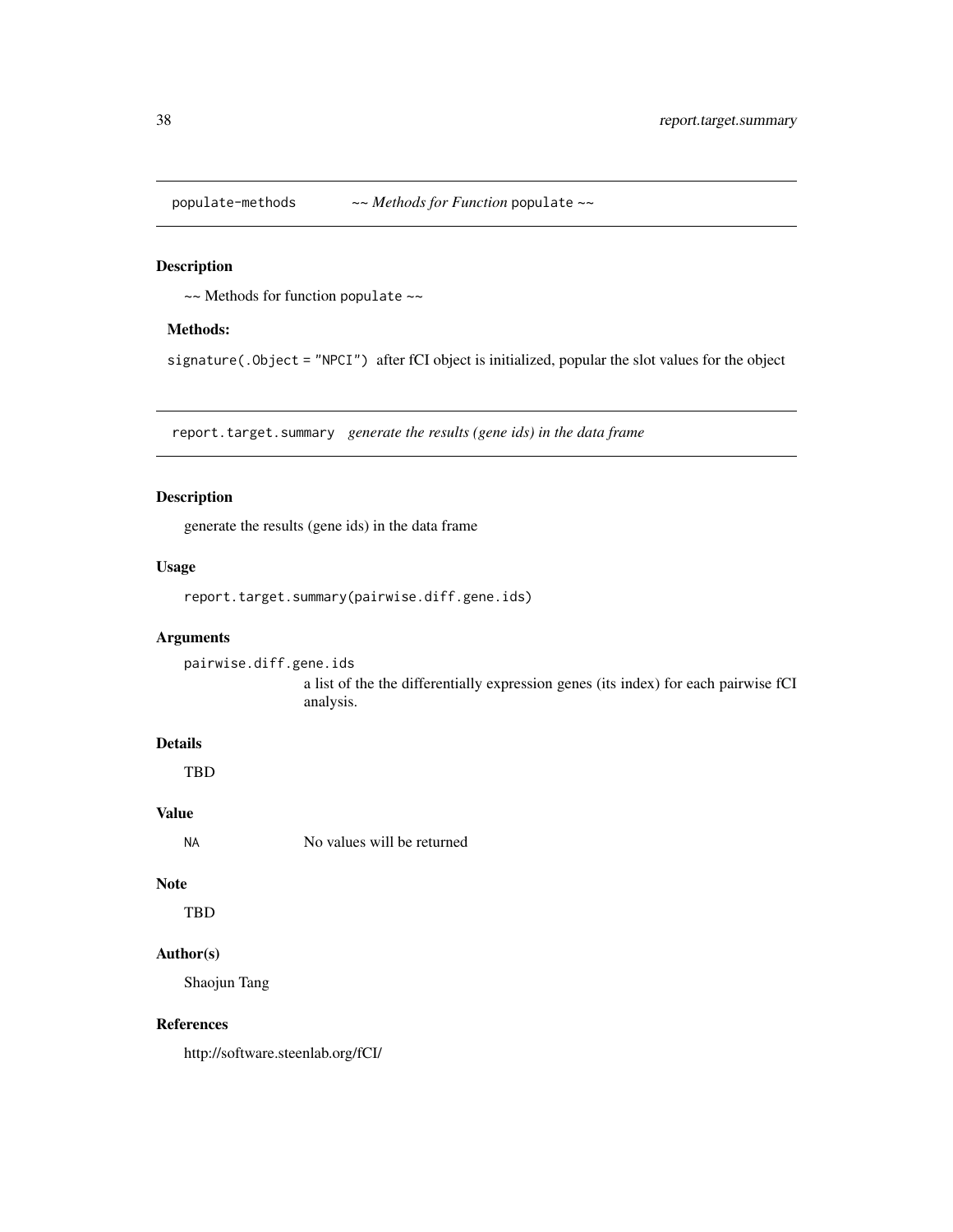#### <span id="page-38-0"></span>setfCI 39

### See Also

TBD

### Examples

print("See README")

setfCI *the generic function 'setfCI' for s4 class*

### Description

the generic function 'setfCI' for s4 class

#### Usage

```
setfCI(.Object, wt.index, df.index, fold.cutoff.list,
 center.distribution)
```
### Arguments

| .Object             | the fCI object                                                                   |
|---------------------|----------------------------------------------------------------------------------|
| wt.index            | the control sample column ids, such as $c(1,2)$                                  |
| df.index            | the case sample column ids, such as $c(1,2)$                                     |
| fold.cutoff.list    |                                                                                  |
|                     | the predefined fold change cut-off such as $list(seq(from=1.1, to=3.0, by=0.1))$ |
| center.distribution |                                                                                  |
|                     | a boolean value showing that if the users want to center the distribution or not |

### Details

TBD

### Value

NA No values will be returned

### Note

TBD

### Author(s)

Shaojun Tang

### References

http://software.steenlab.org/fCI/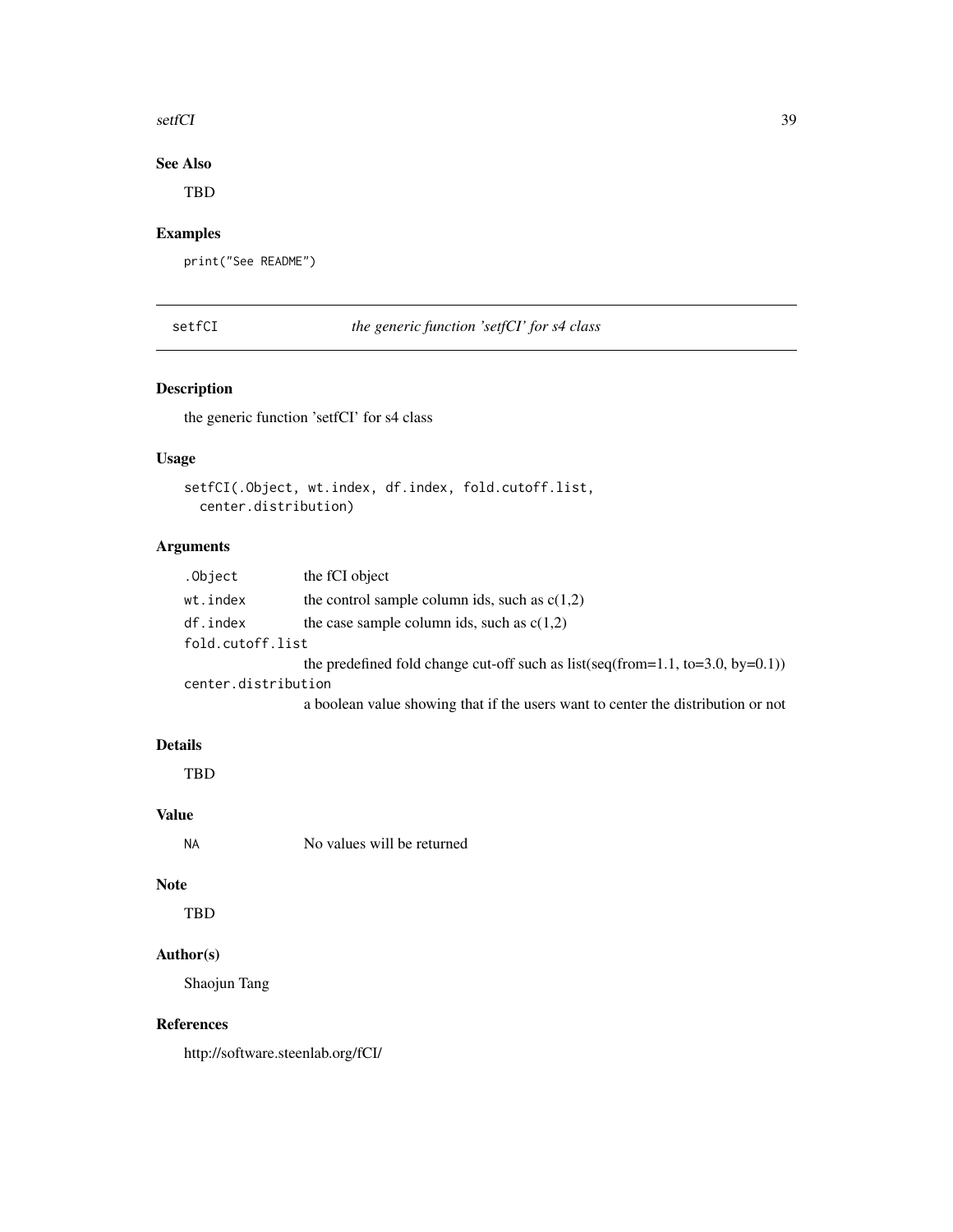### See Also

TBD

### Examples

```
fci=new("NPCI")
fci=setfCI(fci, 7:8, 11:12, seq(from=1.1,to=3,by=0.1), TRUE)
```
setfCI-methods *~~ Methods for Function* setfCI *~~*

### Description

~~ Methods for function setfCI ~~

### Methods:

signature(.Object = "NPCI")

show.targets *display the gene ids that are identified to be differentially regulated*

### Description

display the gene ids that are identified to be differentially regulated

### Usage

```
show.targets(.Object)
```
### Arguments

| .Object |  | the class object, for example, fCI=new("NPCI") |  |
|---------|--|------------------------------------------------|--|
|         |  |                                                |  |

#### Details

TBD

### Value

No values will be returned

### Note

<span id="page-39-0"></span>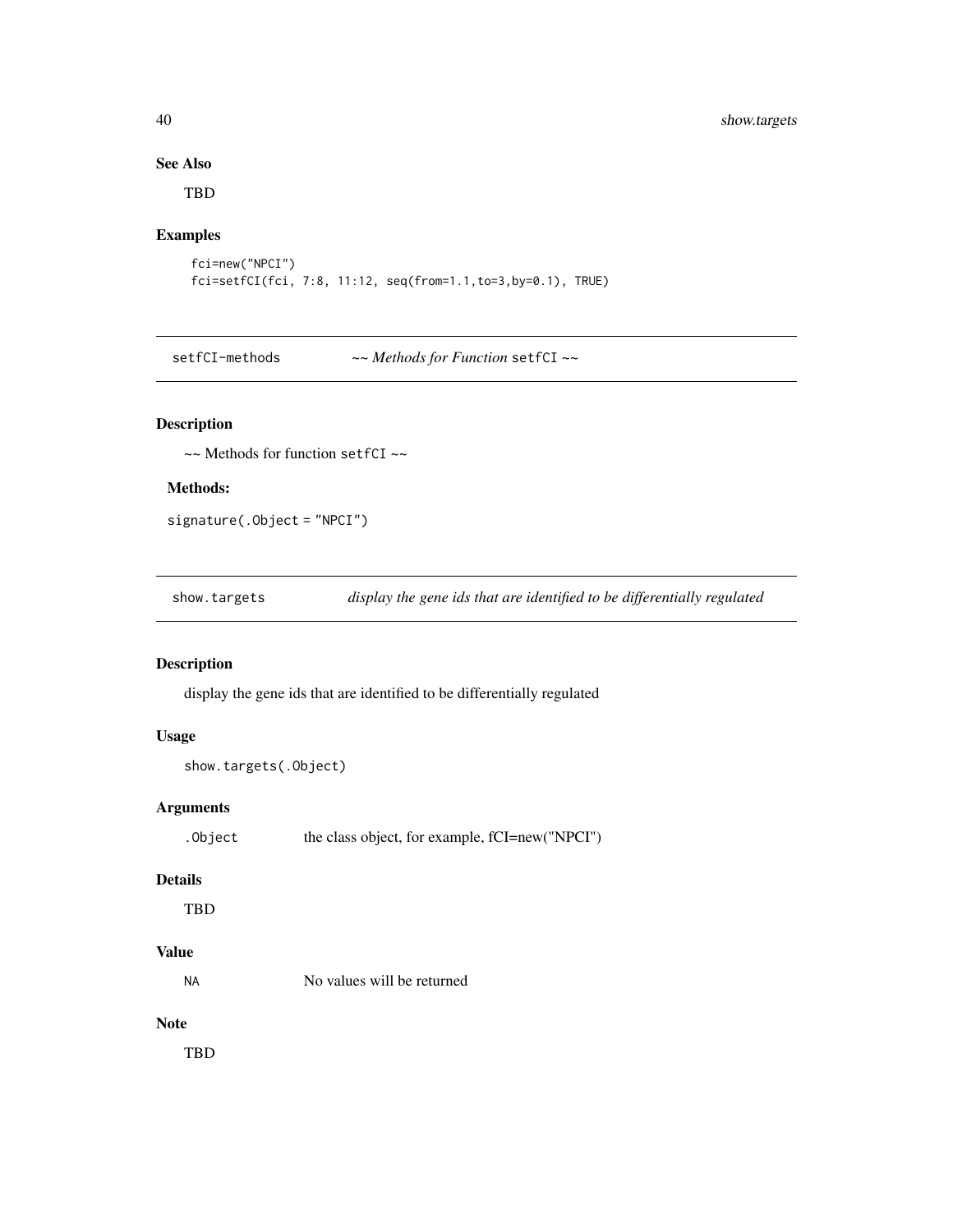### <span id="page-40-0"></span>Author(s)

Shaojun Tang

### References

http://software.steenlab.org/fCI/

### See Also

TBD

### Examples

print("See README")

show.targets-methods *~~ Methods for Function* show.targets *~~*

### Description

~~ Methods for function show.targets ~~

#### Methods:

 $signature( .0bject = "NPCI")$  the built-in method to show the fCI final DEGs.

summarize *result summerization*

### Description

summerize the result after fCI computation is done

#### Usage

```
summarize(.Object)
```
### Arguments

. Object the class object, for exaple,  $fci = new("NPCI")$ 

#### Details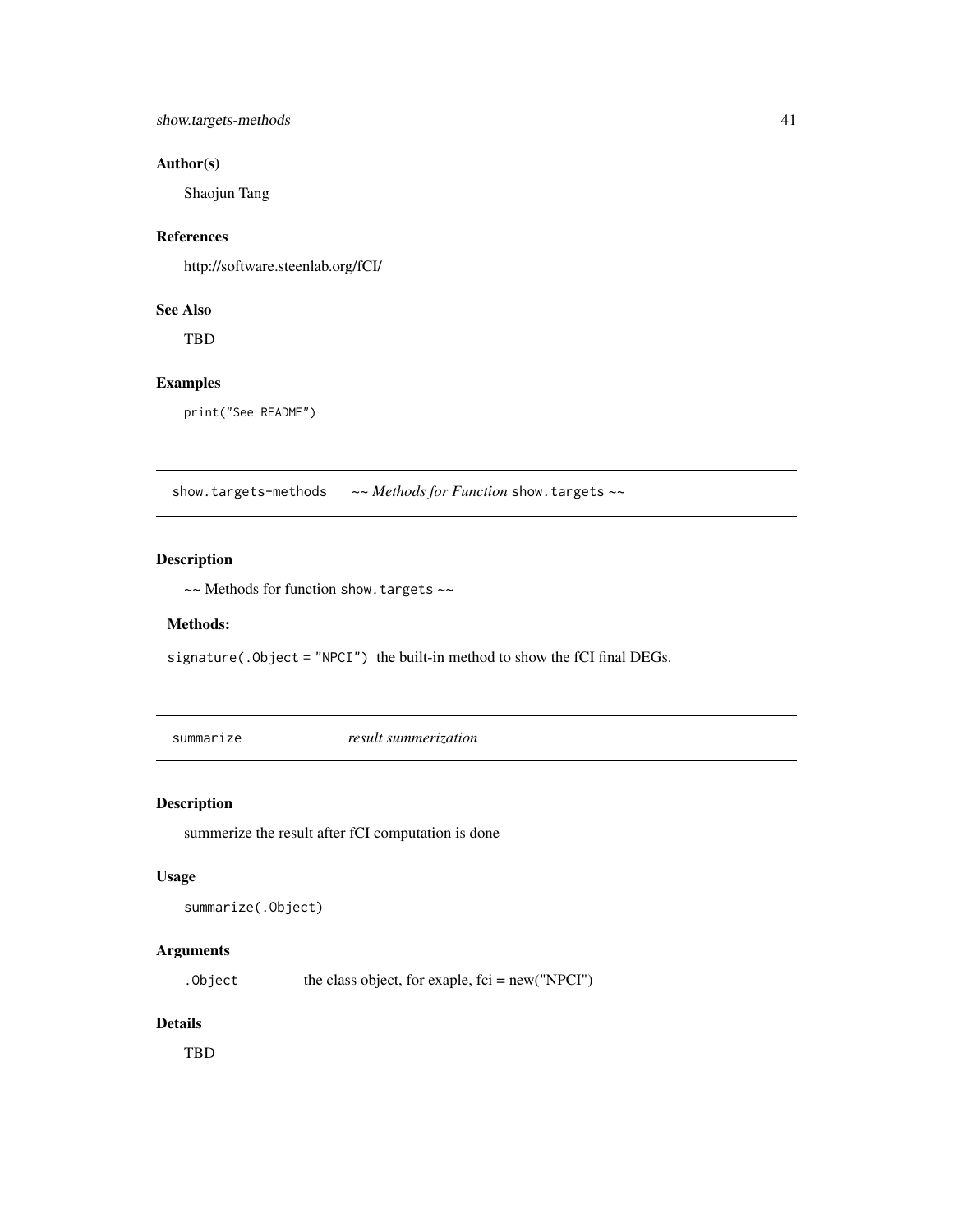### Value

No values will be returned

### Note

TBD

#### Author(s)

Shaojun Tang

### References

http://software.steenlab.org/fCI/

### See Also

TBD

### Examples

```
data.file=data.frame(matrix(sample(3:100, 100*4, replace=TRUE), 100,4))
wt.index=c(1,2)
df.index=c(1,3)
npci=new("NPCI")
npci@wt.index=wt.index
npci@df.index=df.index
npci@sample.data.normalized=data.file
npci=initialize(npci)
npci=normalization(npci)
npci=populate(npci)
npci=summarize(npci)
```
summarize-methods *result summerization*

### Description

summerize the result after fCI computation is done

#### Methods:

signature(.Object = "NPCI")

<span id="page-41-0"></span>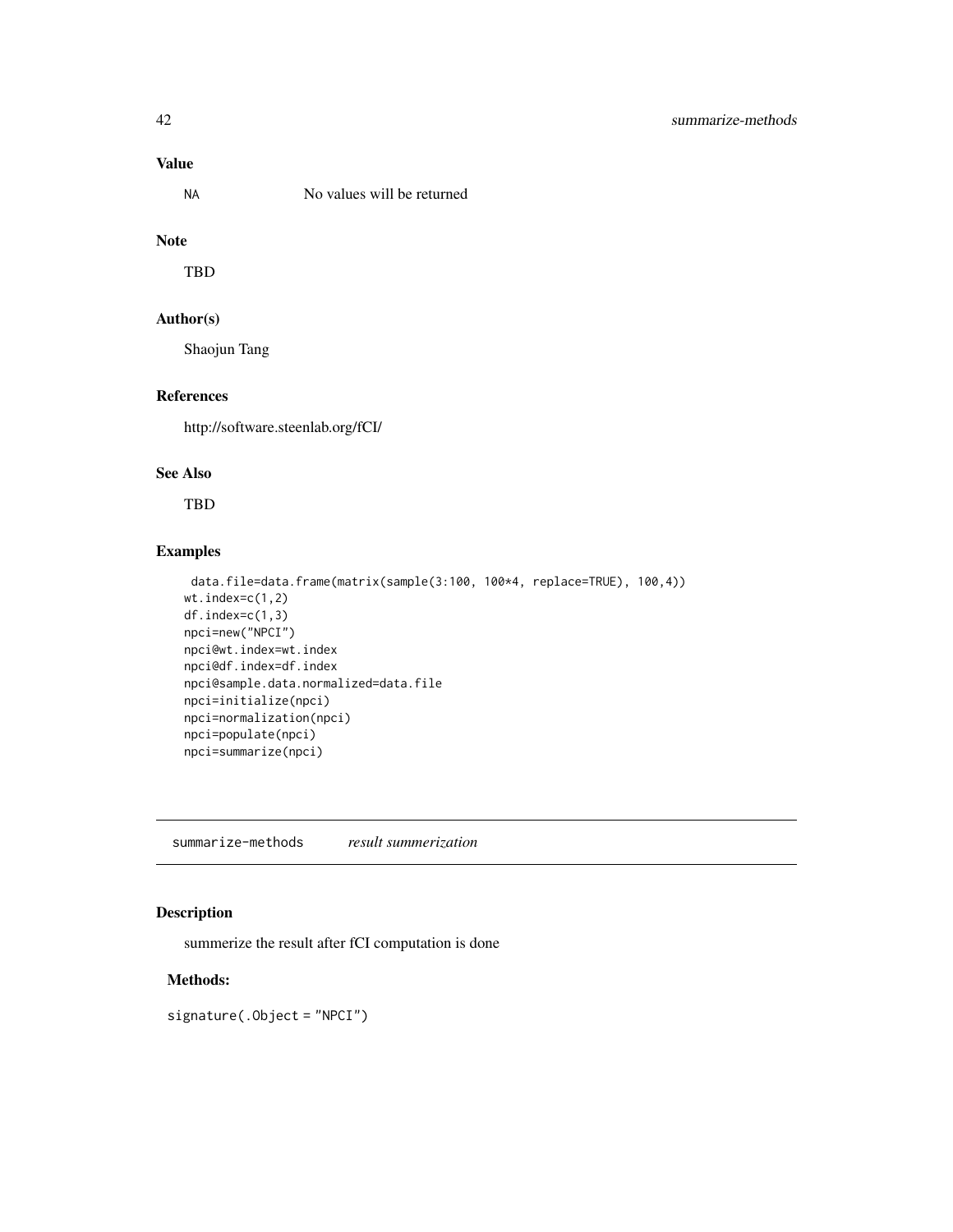<span id="page-42-0"></span>total.library.size.normalization

*normalize the gene expression based on the library size (summation) of the first sample replicate*

### Description

normalize the gene expression based on the library size (summation) of the first sample replicate

### Usage

total.library.size.normalization(sample.data)

#### Arguments

| sample.data | a data frame of gene expression (noen-zero) with columns being the sample and |
|-------------|-------------------------------------------------------------------------------|
|             | rows being genes                                                              |

### Details

TBD

### Value

dataframe a data frame where column values were normalized by total library size

#### Note

TBD

### Author(s)

Shaojun Tang

#### References

http://software.steenlab.org/fCI/

#### See Also

**TBD** 

### Examples

```
sample.data=data.frame(matrix(sample(3:100, 100*4, replace=TRUE), 100,4))
total.library.size.normalization(sample.data)
```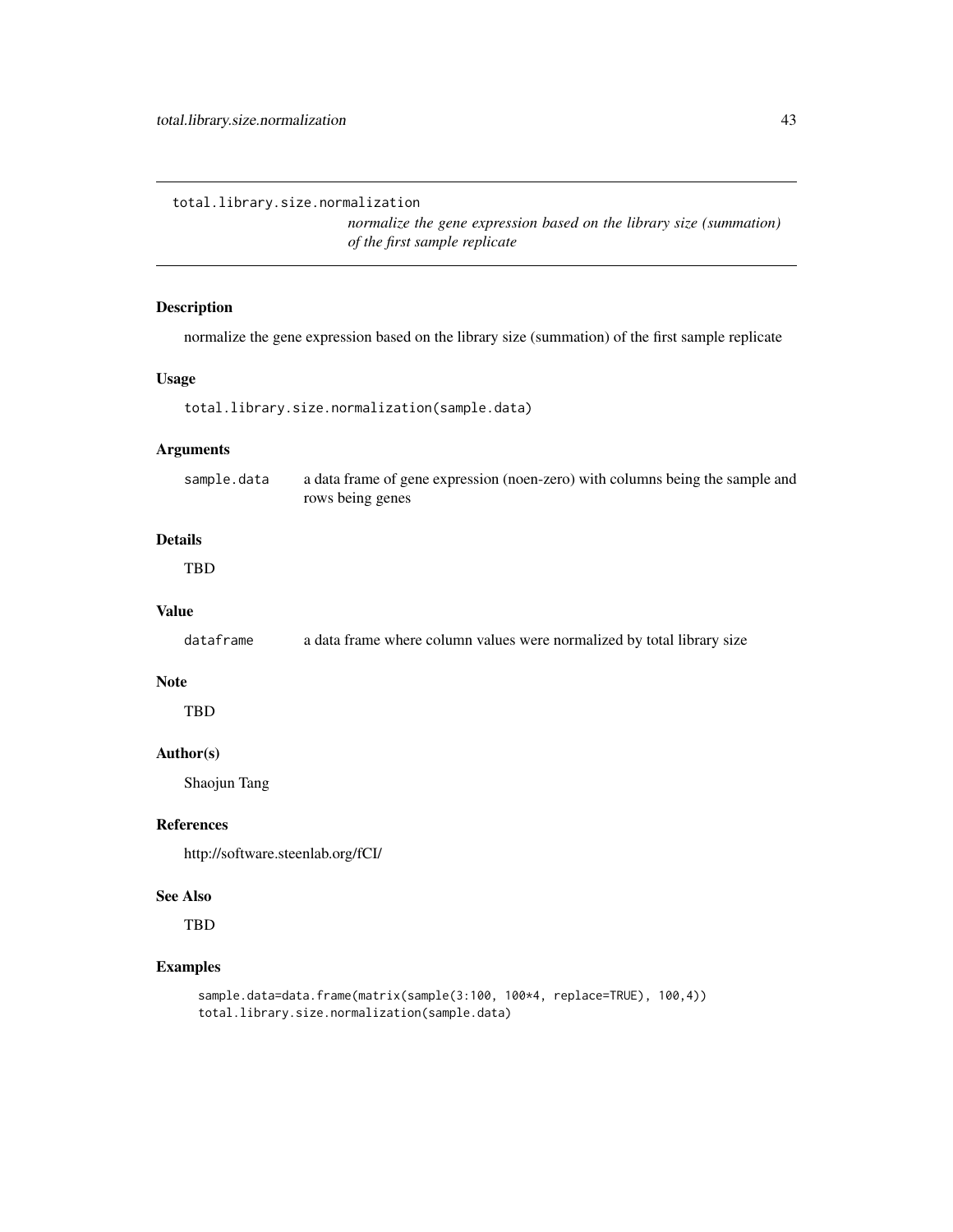```
trim.size.normalization
```
*normalize gene expression by exluding genes on the top 5 and bottom 5 percentage*

### Description

normalize gene expression by exluding genes on the top 5 and bottom 5 percentage

### Usage

trim.size.normalization(sample.data)

### Arguments

sample.data a data frame of gene expression (noen-zero) with columns being the sample and rows being genes

### Details

TBD

### Value

dataframe a data frame where column values were normalized by all genes except the top 5 percent and bottom 5 percent genes

#### **Note**

**TBD** 

### Author(s)

Shaojun Tang

#### References

http://software.steenlab.org/fCI/

#### See Also

TBD

#### Examples

```
sample.data=data.frame(matrix(sample(3:100, 100*4, replace=TRUE), 100,4))
trim.size.normalization(sample.data)
```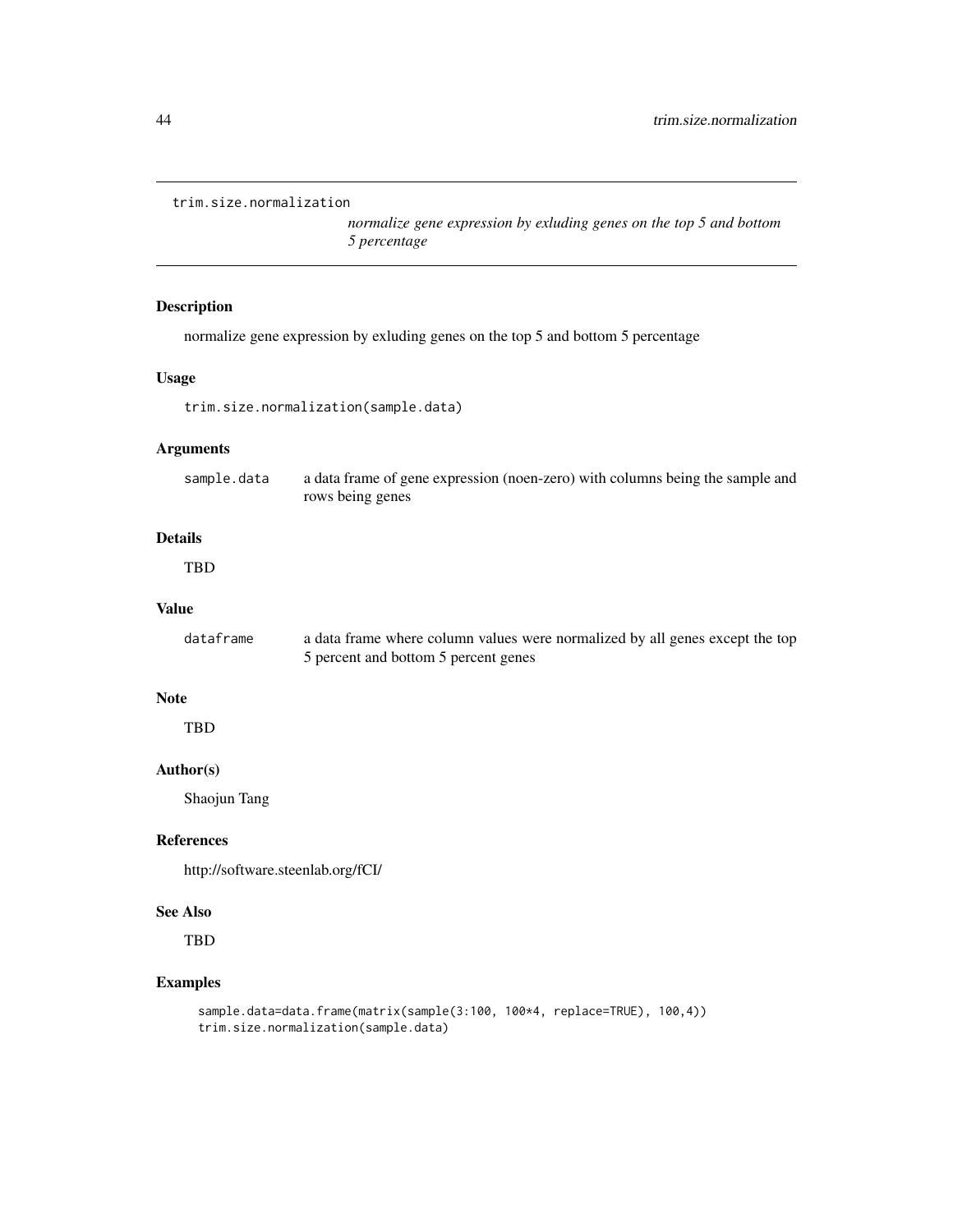<span id="page-44-0"></span>two.sample.log.ratio *compute the log ratios of two vectors*

### Description

compute the log ratios of two vectors

### Usage

two.sample.log.ratio(a, b)

### Arguments

| a vector of numeric values (value must be greater than 0) |
|-----------------------------------------------------------|
| a vector of numeric values (value must be greater than 0) |

### Details

TBD

### Value

| ratios | the log ratios of two vectors |
|--------|-------------------------------|
|--------|-------------------------------|

### Note

TBD

#### Author(s)

Shaojun Tang

#### References

http://software.steenlab.org/fCI/

#### See Also

TBD

### Examples

a=10  $b=2$ two.sample.log.ratio(a, b)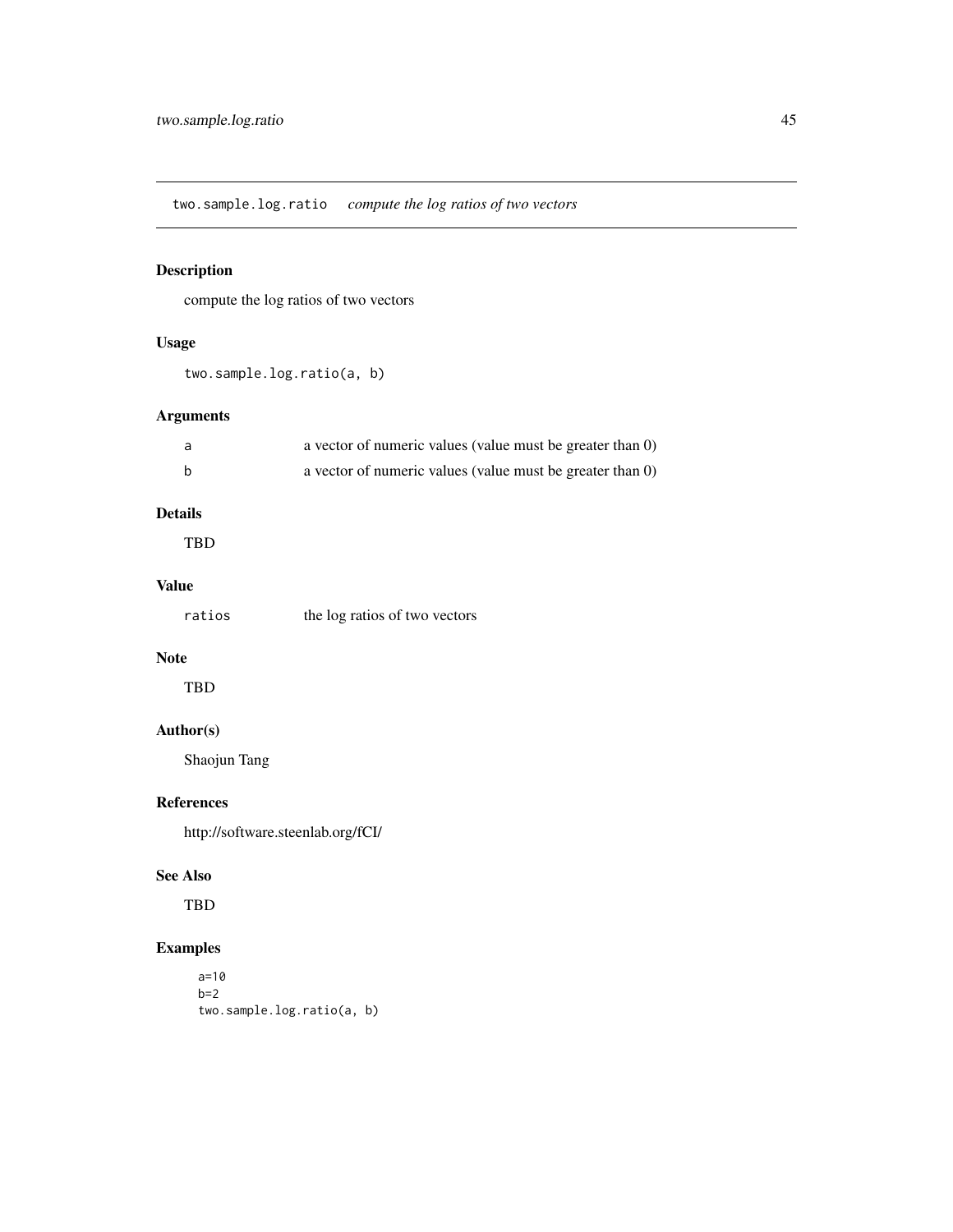<span id="page-45-0"></span>two.sample.permutation.test

*perform permuation test on two vectors*

### Description

perform permuation test on two vectors

### Usage

two.sample.permutation.test(a, b)

### Arguments

| a | a vector of numeric values (value must be greater than 0) |
|---|-----------------------------------------------------------|
| b | a vector of numeric values (value must be greater than 0) |

### Details

TBD

#### Value

| pvalue | the pvalue of permutation test |  |
|--------|--------------------------------|--|
|--------|--------------------------------|--|

### Note

TBD

### Author(s)

Shaojun Tang

### References

http://software.steenlab.org/fCI/

#### See Also

TBD

### Examples

two.sample.permutation.test(sample(1:100, 20), sample(5:104, 20))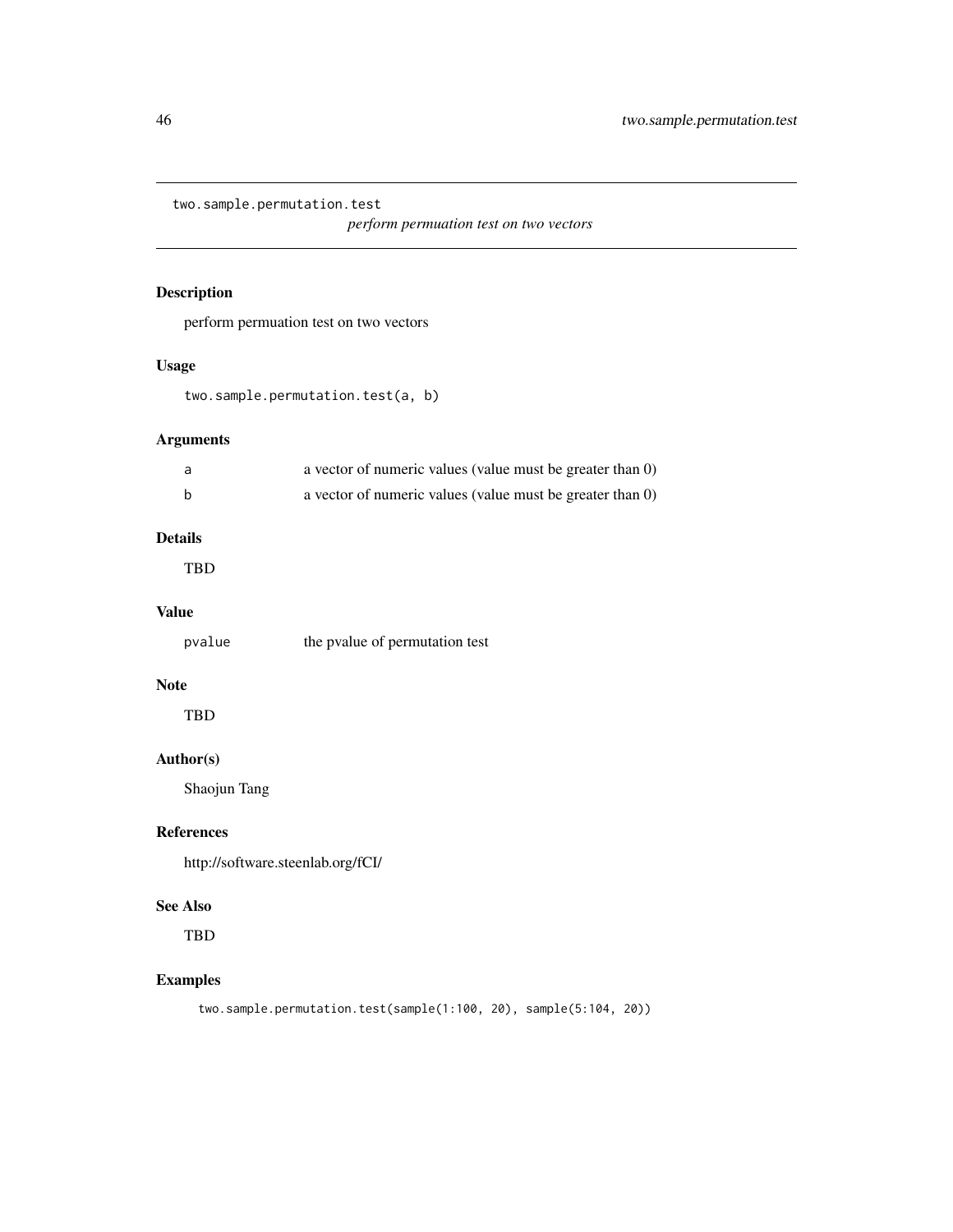<span id="page-46-0"></span>venndiagram *generate a venn diagram to show the differentially expression summaries accross pairwise fCI analysis*

#### Description

generate a venn diagram to show the differentially expression summaries accross pairwise fCI analysis

#### Usage

venndiagram(.Object)

### Arguments

. Object the class object, i.e, fci=new("NPCI")

### Details

TBD

#### Value

NA No values will be returned

#### Note

TBD

### Author(s)

Shaojun Tang

### References

http://software.steenlab.org/fCI/

### See Also

TBD

#### Examples

print("See README")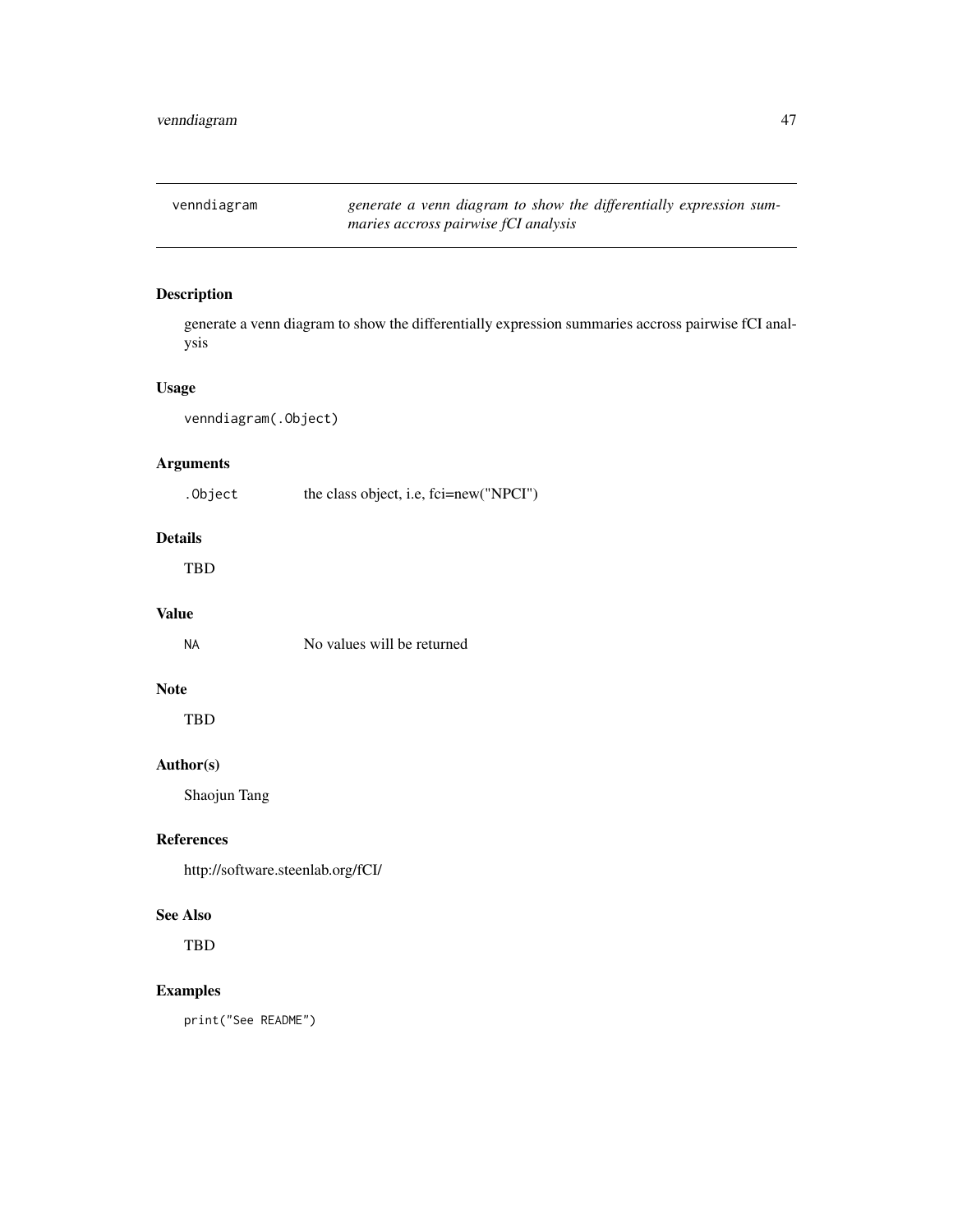<span id="page-47-0"></span>venndiagram-methods *~~ Methods for Function* venndiagram *~~*

### Description

~~ Methods for function venndiagram ~~

#### Methods:

signature(.Object = "NPCI") generate the venn diagram to show the targets that shared among different fCI analysis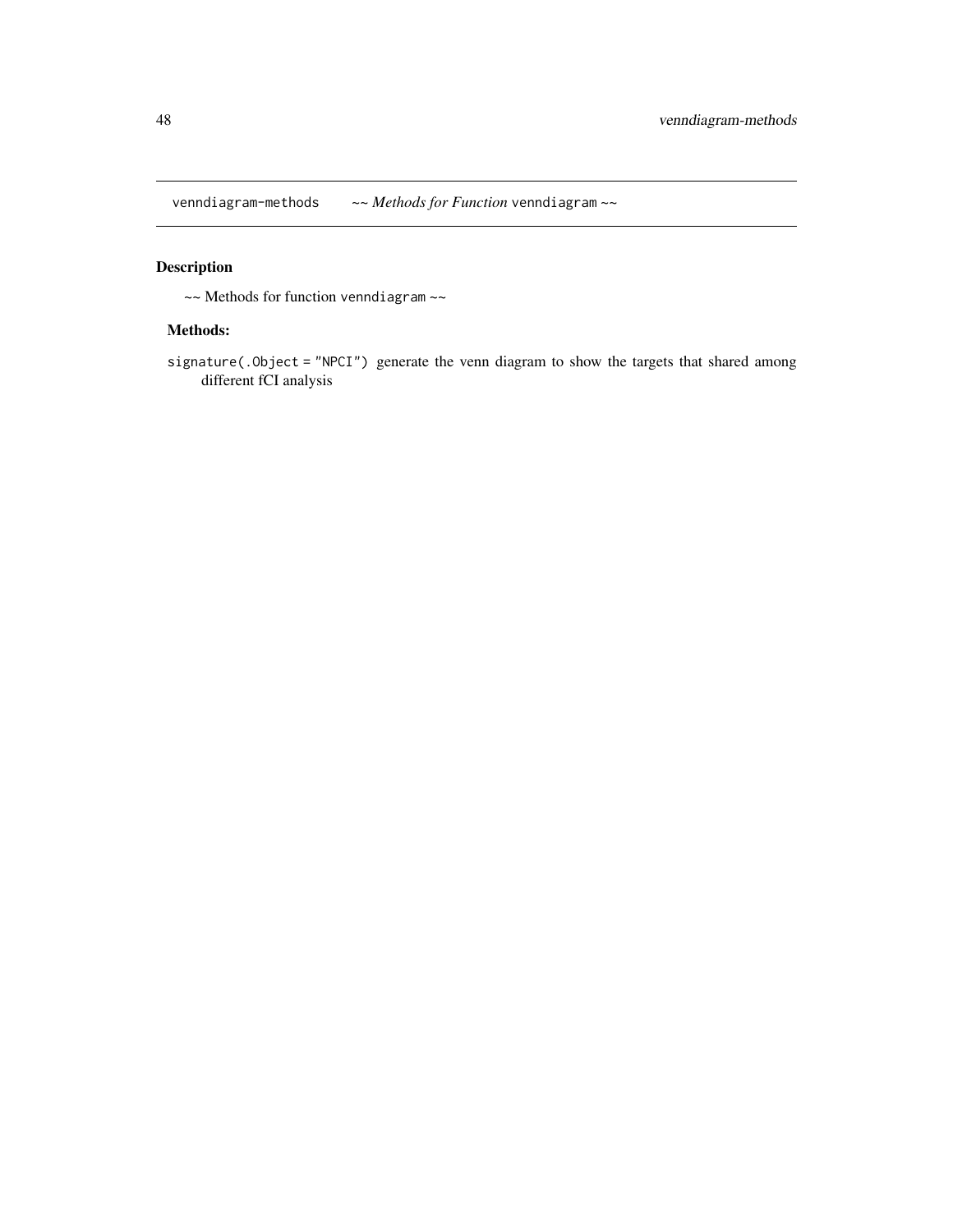# <span id="page-48-0"></span>**Index**

∗ ~normalization deseq.median.ratio.normalization, [8](#page-7-0) ∗ classes fCI-class, [10](#page-9-0) NPCI-class, [29](#page-28-0) ∗ datasets fci.data, [13](#page-12-0) multi.dimensional.fci.data, [27](#page-26-0) ∗ methods call.npci-methods, [4](#page-3-0) compute-methods, [5](#page-4-0) figures-methods, [14](#page-13-0) find.fci.targets-methods, [16](#page-15-0) initialize-methods, [24](#page-23-0) normalization-methods, [28](#page-27-0) populate-methods, [38](#page-37-0) setfCI-methods, [40](#page-39-0) show.targets-methods, [41](#page-40-0) summarize-methods, [42](#page-41-0) venndiagram-methods, [48](#page-47-0) call.npci, [3](#page-2-0) call.npci,NPCI-method *(*call.npci-methods*)*, [4](#page-3-0) call.npci-methods, [4](#page-3-0) compute, [4](#page-3-0) compute,NPCI-method *(*compute-methods*)*, [5](#page-4-0) compute-methods, [5](#page-4-0) deg.pairwise.fold.change, [5](#page-4-0) deg.up.down.info, [6](#page-5-0) deseq.median.ratio.normalization, [8](#page-7-0) divergence.multivariate.distributions, [9](#page-8-0) fCI-class, [10](#page-9-0) fCI.call.by.index, [11](#page-10-0) fci.data, [13](#page-12-0) figures, [13](#page-12-0)

```
figures,NPCI-method (figures-methods),
        14
figures-methods, 14
find.fci.targets, 15
find.fci.targets,NPCI-method
        (find.fci.targets-methods), 16
find.fci.targets-methods, 16
find.mid.point, 16
get.fold.large.step, 17
get.npci.data, 18
get.npci.distance.matrix, 19
get.outline.index, 21
get.protein.fold.step, 22
get.rank.combinations, 23
get.rna.fold.step, 24
initialize,NPCI-method
        (initialize-methods), 24
initialize-methods, 24
intersect.of.lists, 25
is.installed, 26
multi.dimensional.fci.data, 27
normalization, 27
normalization,NPCI-method
        (normalization-methods), 28
normalization-methods, 28
NPCI-class, 29
npci.gene.by.pvalues, 30
npci.index.reconsidered, 31
npci.index.to.be.removed, 33
npci.venn.diagram, 34
pairwise.change.occupancy, 35
populate, 37
populate,NPCI-method
        (populate-methods), 38
```
populate-methods, [38](#page-37-0)